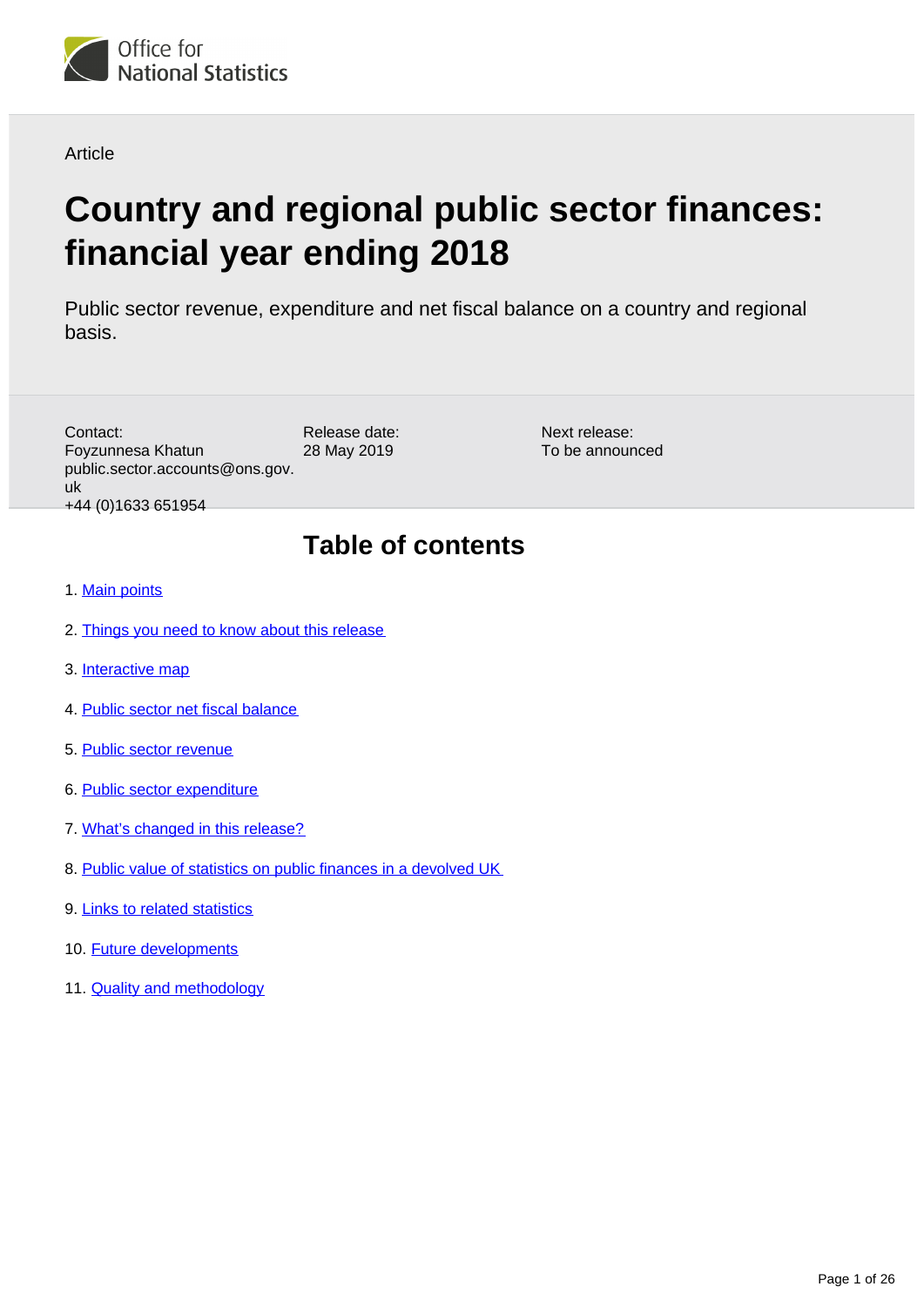## <span id="page-1-0"></span>**1 . Main points**

- London, the South East and the East of England all had net fiscal surpluses in the financial year ending (FYE) 2018, with all other countries and regions of the UK having net fiscal deficits.
- London had the highest net fiscal surplus per head at £3,905 and Northern Ireland had the highest net fiscal deficit per head at £4,939, in FYE 2018.
- London raised the most revenue per head in FYE 2018, at £17,090, with Wales and the North East raising the least revenue per head at £8,691 and £8,938 respectively.
- Northern Ireland and Scotland incurred the highest expenditure per head, in FYE 2018, at £14,195 and £13,682 respectively, with the lowest expenditure per head attributed to the East of England and the East Midlands at £10,970 and £11,146 per head respectively.

## <span id="page-1-1"></span>**2 . Things you need to know about this release**

### **What do these statistics tell me?**

The aim of the country and regional public sector finances statistics is to provide users with information on what public sector expenditure has occurred, for the benefit of residents or enterprises, in each country or region of the UK and what public sector revenues have been raised in each country or region, as well as the balance between them.

"Public sector" is used in this publication to refer to central government departments and bodies (such as the Department for Work and Pensions), local authorities and other local government bodies (such as police authorities), and public sector-controlled corporations (such as Scottish Water).

Public sector revenue is the total current receipts (mainly taxes, but also social contributions, interest, dividends, gross operating surplus and transfers) received by central government and local government bodies as well as public corporations. It is recorded on an accrued basis, following the national accounts rules.

Public sector expenditure is the total capital and current expenditure (mainly wages and salaries, goods and services, and expenditure on fixed capital, but also subsidies, social benefits and other transfers) of central government and local government bodies as well as public corporations. It is recorded on an accrued basis, following the national accounts rules.

Net fiscal balance is the gap between total spending (current expenditure plus net capital expenditure) and revenue raised (current receipts), which at the UK level is equivalent to public sector net borrowing. A negative net fiscal balance figure represents a surplus, meaning that a country or region is receiving in revenue more than is being spent for the benefit of residents or enterprises in that country or region. A positive net fiscal balance represents a deficit, meaning a country or region is attracting more expenditure for the benefit of its residents or enterprises than it is receiving in revenue.

The country and regional public sector finances statistics are neither reflective of the annual devolved budget settlements nor are these data used when calculating devolved budget settlements. They may not be an accurate representation of public finances should fiscal powers be fully devolved among UK countries and regions. Furthermore, they do not provide information on the spending and revenue of individual country or regional bodies such as the Greater London Authority.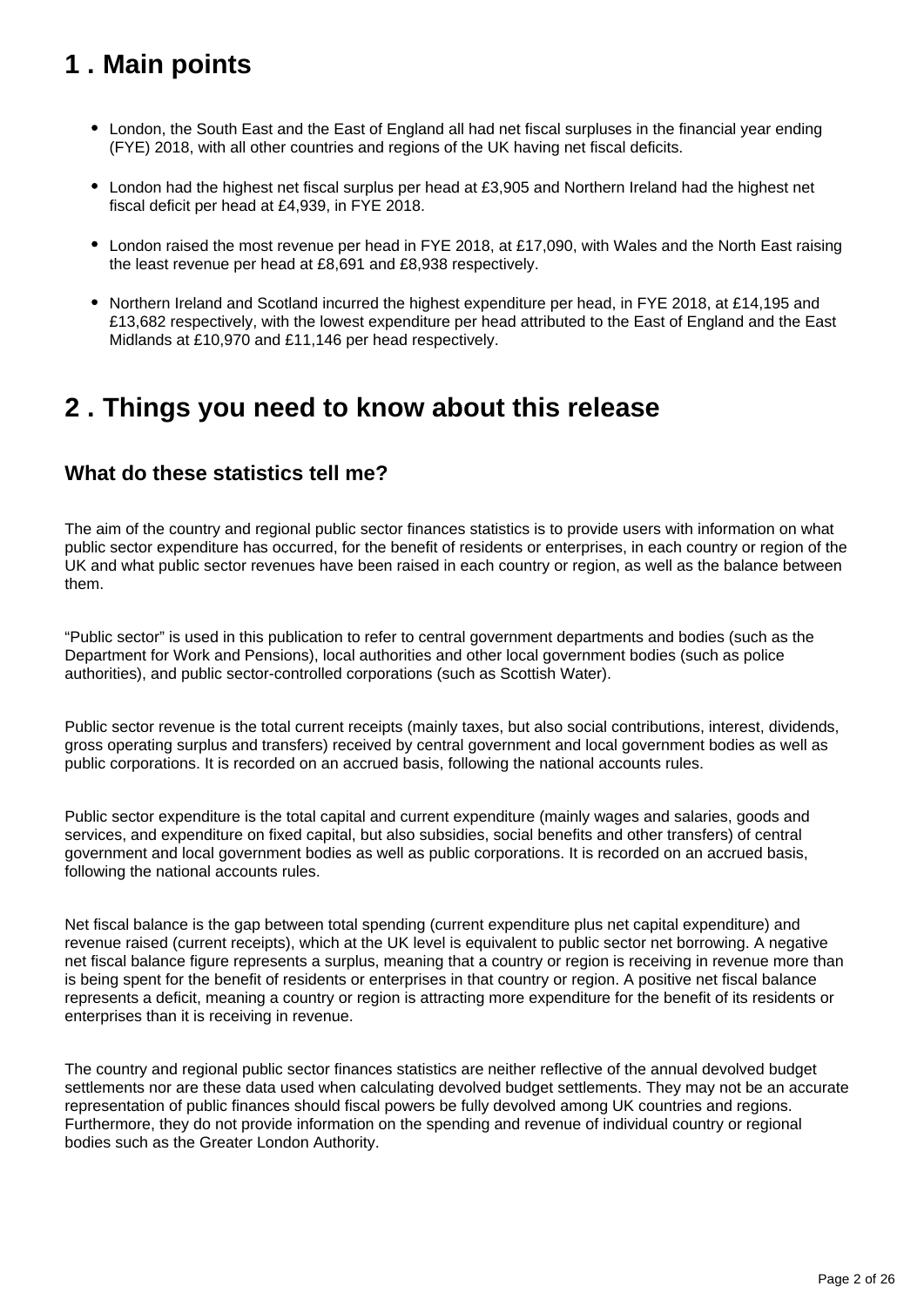The geographic boundaries used for countries and regions in the UK follows the Nomenclature of Units for [Territorial Statistics: NUTS1 definitions.](http://ec.europa.eu/eurostat/web/nuts/background) Country and regional public sector finances are Experimental Statistics, but at the UK level they are consistent with the [February 2019 public sector finances \(PSF\) bulletin](https://www.ons.gov.uk/economy/governmentpublicsectorandtaxes/publicsectorfinance/bulletins/publicsectorfinances/february2019), which is badged as [National Statistics](https://www.statisticsauthority.gov.uk/about-the-authority/uk-statistical-system/types-of-official-statistics/).

## **What does it mean that these are Experimental Statistics?**

[Experimental Statistics](https://gss.civilservice.gov.uk/policy-store/guidance-on-experimental-statistics/) are statistics that are within their development phase and are published to involve potential users at an early stage in building a high-quality set of statistics that meet user needs.

This is the third time that we have published country and regional statistics on public sector revenue and expenditure. Since the first publication in [May 2017,](https://www.ons.gov.uk/economy/governmentpublicsectorandtaxes/publicsectorfinance/articles/countryandregionalpublicsectorfinances/2015to2016) we have developed the statistics further. It should be emphasised that an Experimental Statistics label does not mean that the statistics are of low quality, it only signifies that the statistics are novel and still being developed.

Alongside this publication there is a detailed methodology guide, which sets out exactly how each revenue and expenditure item has been apportioned to countries and regions. Users should refer to this methodological information when judging whether their particular use of the statistics is appropriate.

## **Why are there two measures of net fiscal balance shown?**

This bulletin allocates North Sea oil and gas revenues (mainly received from the Petroleum Revenue Tax and Corporation Tax) using two distinct methodologies. The first approach is to allocate the revenue on a geographic basis according to where the oilfields that give rise to the revenue are situated. The second approach to apportioning North Sea oil and gas revenue is to allocate it to all countries and regions based on their populations.

More information on the methodology used to apportion North Sea oil and gas revenue, and all other revenues and expenditures, can be found in the methodology guide.

## **When will the next statistical release be published?**

This is the third country and regional public sector finances publication, following the first release that we published in May 2017. We aim to publish the fourth release, relating to statistics for the financial year ending (FYE) 2019, in winter 2019 to 2020 to reduce the lag for when data are available and to publish at similar times to other related statistics, such as HM Revenue and Customs Disaggregated Tax Receipts.

To accommodate the move of publication dates it has been necessary to minimise updates to this publication and accompanying dataset. We have not updated the indicator datasets used to apportion revenue and certain expenditure aspects to regions and have rationalised some content in this bulletin. This means proportions for FYE 2018 have not changed from FYE 2017; indicator data will be updated in the next release.

If you would like to be kept up-to-date with next year's release dates, please send your contact details to psa@ons.gov.uk and we will inform you of any changes.

## <span id="page-2-0"></span>**3 . Interactive map**

**Figure 1: Interactive map of country and regional public sector finances main aggregates**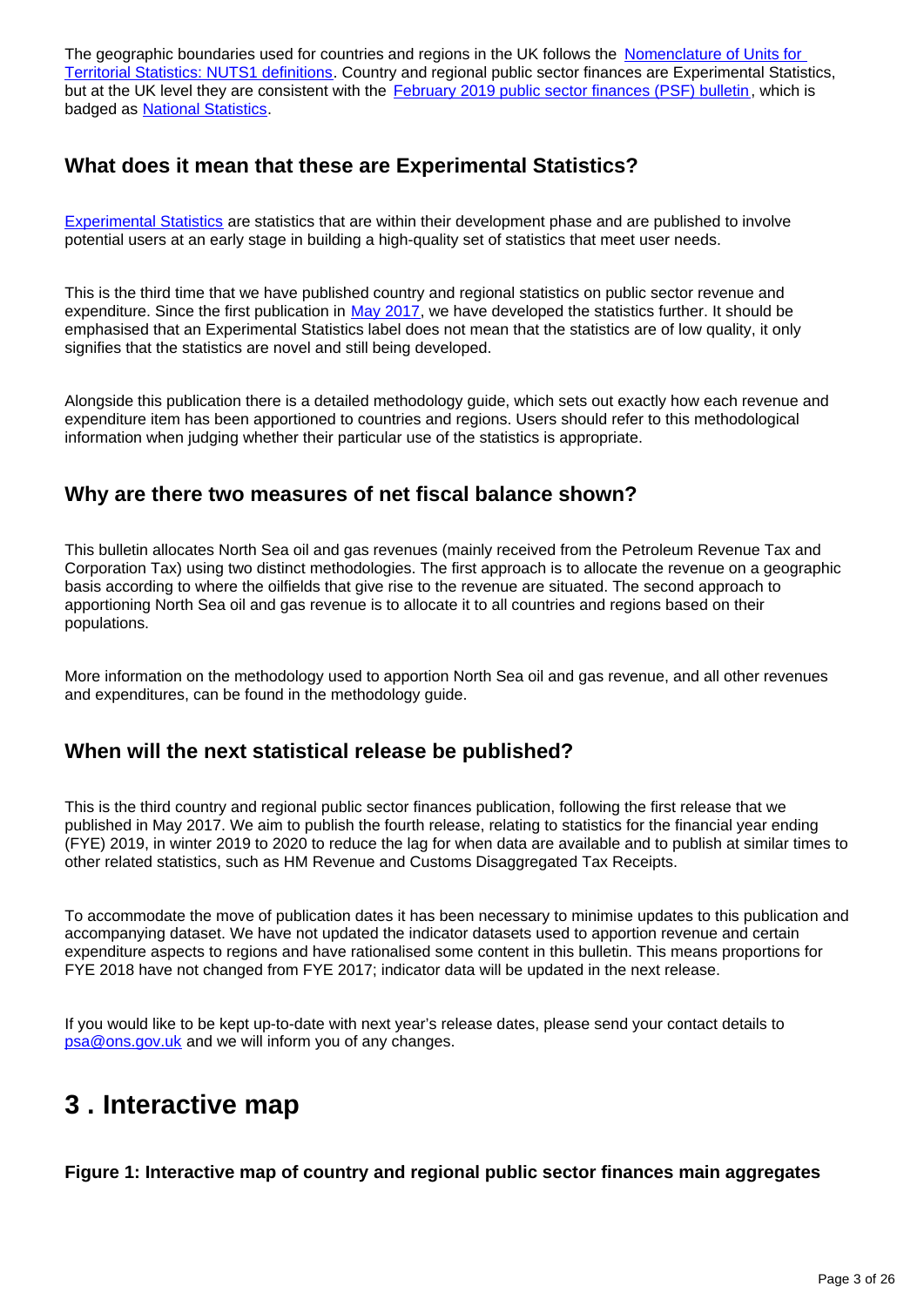## <span id="page-3-0"></span>**4 . Public sector net fiscal balance**

Most of the 12 Nomenclature of Units for Territorial Statistics: NUTS1 regions saw an improvement in their net fiscal balances between financial year ending (FYE) 2017 and FYE 2018, meaning a decreased deficit or an increased surplus. However, this change was smaller than that which occurred between FYE 2016 and FYE 2017. The largest change occurred in the South East, which saw an increase in its net fiscal surplus of £1.3 billion.

The change in net fiscal balances between FYE 2017 and FYE 2018 was largely driven by an increase in total revenue in NUTS1 regions. Figure 2 and Figure 3 show the net fiscal balances calculated on a geographic and population basis for the NUTS1 regions and the UK. The largest net fiscal surplus was in London at £34.3 billion on a geographic basis; this was similar on a population basis. The largest net fiscal deficit was in the North West – £20.8 billion on a geographic basis and similar on a population basis.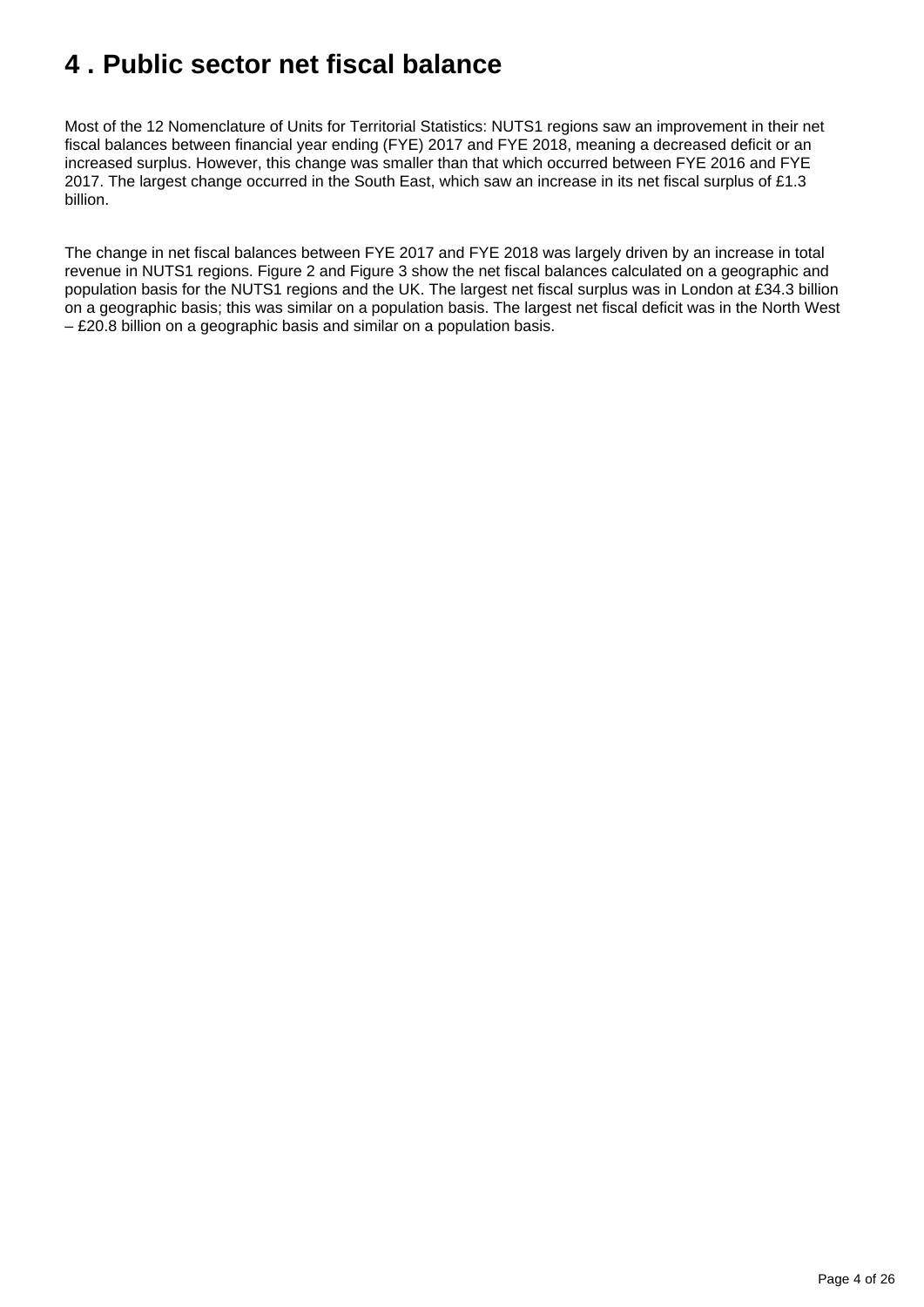#### **Net fiscal balance in financial year ending 2018, by NUTS1 countries and regions**

## Figure 2: The largest net fiscal surplus was in London with £34.3 billion in financial year ending 2018

Net fiscal balance in financial year ending 2018, by NUTS1 countries and regions



#### **Source: Office for National Statistics**

#### **Notes:**

1. North sea oil and gas revenues included on a geographic share and a population share.

Table 1 shows the net fiscal balance of each country and region in £ millions and as a percentage of gross domestic product (GDP). The largest surplus increase was in the South East, which saw a rise from £19.2 billion in FYE 2017 to £20.4 billion in 2018. The largest deficit increase was in the North West, which saw a rise from £19.6 billion in FYE 2017 to £20.8 billion in FYE 2018.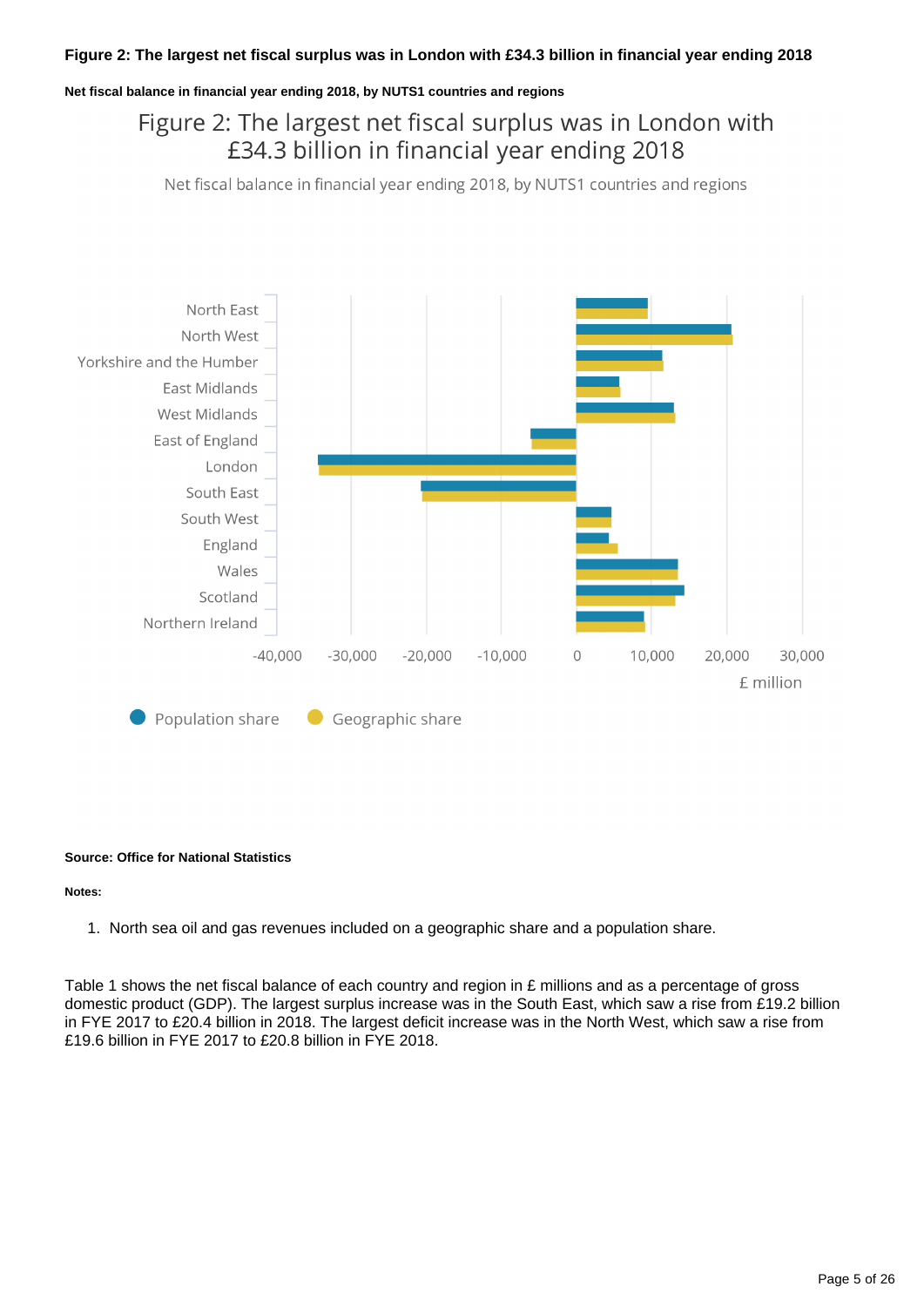| Table 1: Net fiscal balance from financial year ending (FYE) 2016 to FYE 2018, by NUTS1 countries and regions<br>Net Fiscal Balance <sup>1</sup> (£ million) |           |                                                          |           |          |                           |                         |  |  |  |  |
|--------------------------------------------------------------------------------------------------------------------------------------------------------------|-----------|----------------------------------------------------------|-----------|----------|---------------------------|-------------------------|--|--|--|--|
|                                                                                                                                                              |           | North Sea revenue geographic share % of GDP <sup>2</sup> |           |          |                           |                         |  |  |  |  |
| <b>Country/Region</b>                                                                                                                                        | 2015/16   | 2016/17                                                  | 2017/18   |          |                           | 2015/16 2016/17 2017/18 |  |  |  |  |
| North East                                                                                                                                                   | 10,517    | 9,778                                                    | 9,675     | 0.55%    | 0.49%                     | 0.47%                   |  |  |  |  |
| North West                                                                                                                                                   | 21,894    | 19,604                                                   | 20,860    | 1.14%    | 0.99%                     | 1.01%                   |  |  |  |  |
| Yorkshire and the Humber 14,150                                                                                                                              |           | 12,170                                                   | 11,752    | 0.74%    | 0.61%                     | 0.57%                   |  |  |  |  |
| East Midlands                                                                                                                                                | 7,718     | 6,270                                                    | 5,983     | 0.40%    | 0.32%                     | 0.29%                   |  |  |  |  |
| <b>West Midlands</b>                                                                                                                                         | 14,521    | 13,565                                                   | 13,243    | 0.76%    | 0.68%                     | 0.64%                   |  |  |  |  |
| East of England                                                                                                                                              | $-2,446$  | $-5,620$                                                 | $-5,930$  |          | $-0.13\% -0.28\% -0.29\%$ |                         |  |  |  |  |
| London                                                                                                                                                       | $-25,625$ | $-33,599$                                                | $-34,302$ |          | -1.34% -1.69% -1.66%      |                         |  |  |  |  |
| South East                                                                                                                                                   | $-14,796$ | $-19,165$                                                | $-20,421$ |          | -0.77% -0.96% -0.99%      |                         |  |  |  |  |
| South West                                                                                                                                                   | 6,916     | 5,087                                                    | 4,796     | 0.36%    | 0.26%                     | 0.23%                   |  |  |  |  |
| England                                                                                                                                                      | 32,849    | 8,090                                                    | 5,656     | 1.72%    | 0.41%                     | 0.27%                   |  |  |  |  |
| Wales                                                                                                                                                        | 13,969    | 13,365                                                   | 13,695    | 0.73%    | 0.67%                     | 0.66%                   |  |  |  |  |
| Scotland                                                                                                                                                     | 15,507    | 14,128                                                   | 13,265    | 0.81%    | 0.71%                     | 0.64%                   |  |  |  |  |
| Northern Ireland                                                                                                                                             | 9,514     | 9,304                                                    | 9,208     | 0.50%    | 0.47%                     | 0.45%                   |  |  |  |  |
| United Kingdom <sup>3</sup>                                                                                                                                  | 71,840    | 44,887                                                   | 41,823    | 3.76%    | 2.26%                     | 2.02%                   |  |  |  |  |
|                                                                                                                                                              |           | North Sea revenue population share                       |           | % of GDP |                           |                         |  |  |  |  |
| Country/Region                                                                                                                                               | 2015/16   | 2016/17                                                  | 2017/18   |          |                           | 2015/16 2016/17 2017/18 |  |  |  |  |
| North East                                                                                                                                                   | 10,508    | 9,750                                                    | 9,608     | 0.55%    | 0.49%                     | 0.46%                   |  |  |  |  |
| North West                                                                                                                                                   | 21,892    | 19,579                                                   | 20,705    | 1.14%    | 0.98%                     | 1.00%                   |  |  |  |  |
| Yorkshire and the Humber 14,094                                                                                                                              |           | 12,067                                                   | 11,586    | 0.74%    | 0.61%                     | 0.56%                   |  |  |  |  |
| East Midlands                                                                                                                                                | 7,706     | 6,238                                                    | 5,873     | 0.40%    | 0.31%                     | 0.28%                   |  |  |  |  |
| West Midlands                                                                                                                                                | 14,529    | 13,562                                                   | 13,128    | 0.76%    | 0.68%                     | 0.64%                   |  |  |  |  |
| East of England                                                                                                                                              | $-2,455$  | $-5,649$                                                 | $-6,066$  |          | $-0.13\% -0.28\% -0.29\%$ |                         |  |  |  |  |
| London                                                                                                                                                       | $-25,614$ | $-33,604$                                                | $-34,475$ |          | -1.34% -1.69% -1.67%      |                         |  |  |  |  |
| South East                                                                                                                                                   | $-14,786$ | $-19,175$                                                | $-20,602$ | -0.77%   | $-0.96\% -1.00\%$         |                         |  |  |  |  |
| South West                                                                                                                                                   | 6,909     | 5,068                                                    | 4,678     | 0.36%    | 0.25%                     | 0.23%                   |  |  |  |  |
| England                                                                                                                                                      | 32,783    | 7,836                                                    | 4,435     | 1.71%    | 0.39%                     | 0.21%                   |  |  |  |  |
| Wales                                                                                                                                                        | 13,974    | 13,364                                                   | 13,634    | 0.73%    | 0.67%                     | 0.66%                   |  |  |  |  |
| Scotland                                                                                                                                                     | 15,566    | 14,384                                                   | 14,584    | 0.81%    | 0.72%                     | 0.71%                   |  |  |  |  |
| Northern Ireland                                                                                                                                             | 9,516     | 9,303                                                    | 9,171     | 0.50%    | 0.47%                     | 0.44%                   |  |  |  |  |
| United Kingdom                                                                                                                                               | 71,840    | 44,887                                                   | 41,823    | 3.76%    | 2.26%                     | 2.02%                   |  |  |  |  |

Source: Office for National Statistics

Notes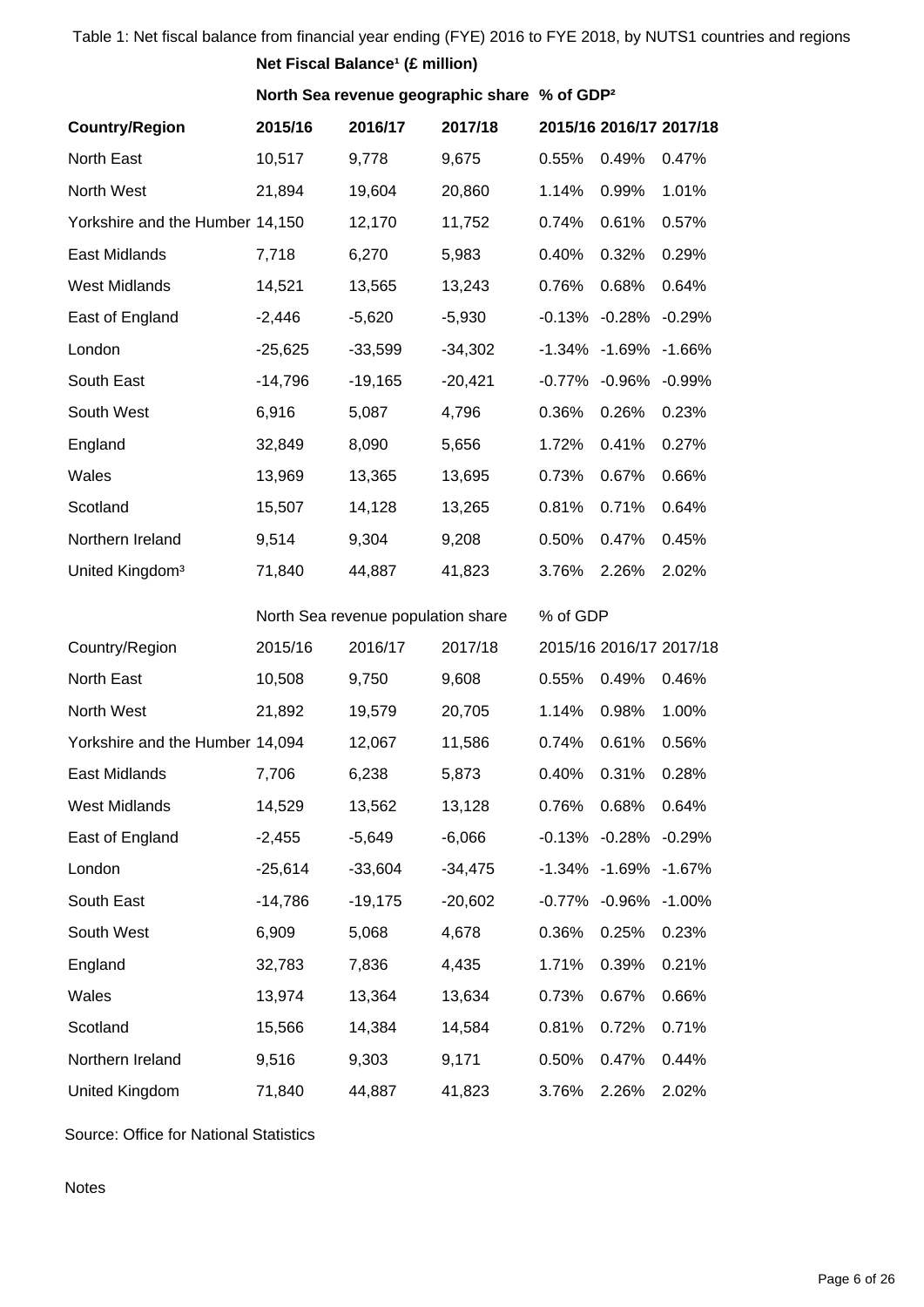- 1. A positive net fiscal balance indicates a deficit while a negative net fiscal balance indicates a surplus. Back [to table](#page-0-0)
- 2. The GDP figures used in this publication are those published by ONS in March. [Back to table](#page-0-0)
- 3. The UK figures contained in this table are equal to the net borrowing figures in the UK public sector finances bulletin, which we published in March 2019. The sum of the NUTS1 regions may not be equal to the UK due to rounding. [Back to table](#page-0-0)

As the number of people in a particular country or region can affect the amount of revenue raised in that area or the amount of expenditure needed to benefit the residents and enterprises, the main aggregates in this publication are also presented on a per head basis.

Table 2 shows the net fiscal balance per head of the NUTS1 countries and regions from FYE 2016 to FYE 2018.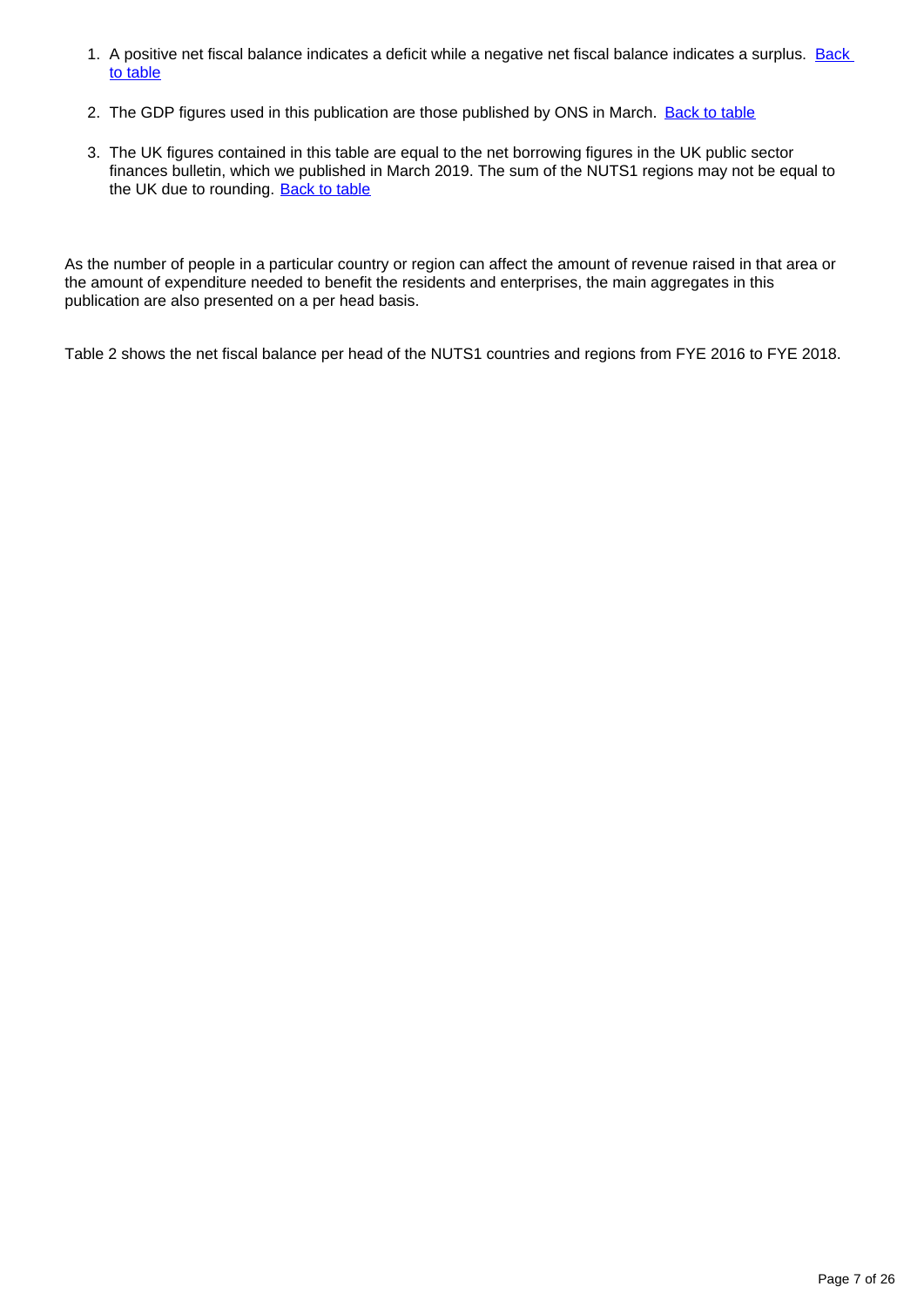Table 2: Net fiscal balance per head from financial year ending (FYE) 2016 to FYE 2018, by NUTS1 countries and regions

## **Net Fiscal Balance per head (£)<sup>1</sup>**

**North Sea revenue geographic share² North Sea revenue population share²**

| <b>Country/Region</b>          | 2015/16  | 2016/17  | 2017/18  | 2015/16  | 2016/17  | 2017/18  |
|--------------------------------|----------|----------|----------|----------|----------|----------|
| North East                     | 4,003    | 3,706    | 3,667    | 3,999    | 3,695    | 3,641    |
| North West                     | 3,046    | 2,710    | 2,884    | 3,046    | 2,707    | 2,863    |
| Yorkshire and the Humber 2,621 |          | 2,241    | 2,164    | 2,610    | 2,222    | 2,133    |
| East Midlands                  | 1,646    | 1,324    | 1,263    | 1,643    | 1,317    | 1,240    |
| <b>West Midlands</b>           | 2,517    | 2,329    | 2,274    | 2,518    | 2,329    | 2,254    |
| East of England                | $-402$   | $-915$   | $-966$   | $-403$   | $-920$   | -988     |
| London                         | $-2,948$ | $-3,825$ | $-3,905$ | $-2,947$ | $-3,826$ | $-3,925$ |
| South East                     | $-1,650$ | $-2,119$ | $-2,258$ | $-1,648$ | $-2,120$ | $-2,278$ |
| South West                     | 1,261    | 920      | 868      | 1,260    | 917      | 846      |
| England                        | 598      | 146      | 102      | 597      | 142      | 80       |
| Wales                          | 4,502    | 4,289    | 4,395    | 4,504    | 4,289    | 4,375    |
| Scotland                       | 2,882    | 2,612    | 2,452    | 2,893    | 2,659    | 2,696    |
| Northern Ireland               | 5,131    | 4,991    | 4,939    | 5,132    | 4,990    | 4,919    |
| United Kingdom <sup>3</sup>    | 1,101    | 683      | 636      | 1,101    | 683      | 636      |

Source: Office for National Statistics

#### Notes

- 1. A positive net fiscal balance indicates a deficit while a negative net fiscal balance indicates a surplus. Back [to table](#page-0-0)
- 2. The population estimates used in this publication are those that we publish. **[Back to table](#page-0-0)**
- 3. The UK figures contained in this table are equal to the net borrowing figures in the UK public sector finances bulletin, which we published in March 2019. The sum of the NUTS1 regions may not be equal to the UK due to rounding. [Back to table](#page-0-0)

Northern Ireland had the highest net fiscal deficit, while London had the highest net fiscal surplus per head, in FYE 2018. The UK as a whole has had a net fiscal deficit since FYE 2002. However, this varies between countries and regions. Most countries and regions have had a net fiscal deficit for the full duration of the period presented in these statistics, which is since FYE 2000. Some regions, such as the East of England, the East Midlands and the South West had net fiscal surpluses in the early period, while London and the South East have generally maintained net fiscal surpluses for the full period.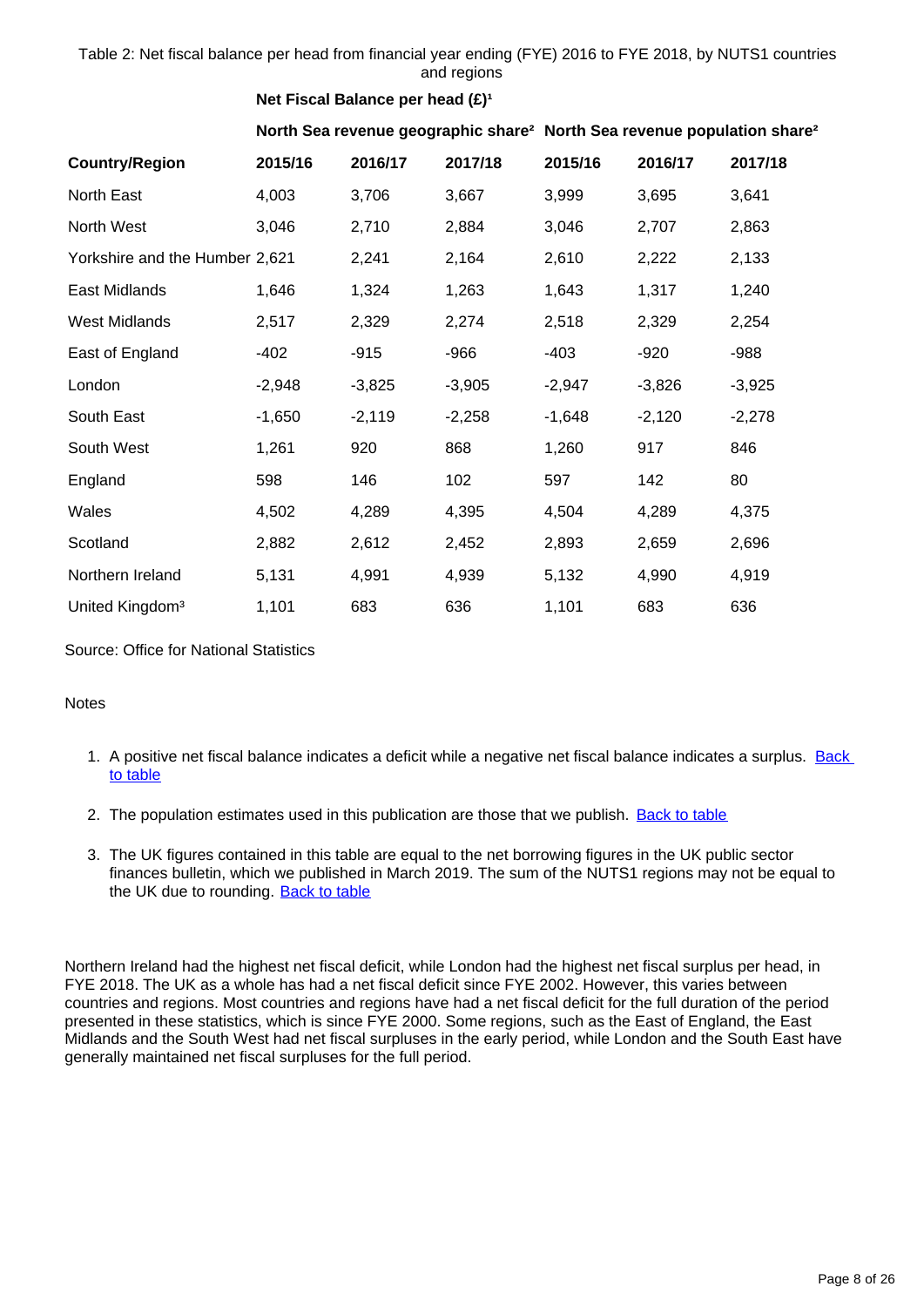## <span id="page-8-0"></span>**5 . Public sector revenue**

During the financial year ending (FYE) 2018, total public sector revenue raised in the UK was £753.1 billion (£11,434 per head), representing an increase of £26.0 billion (£395 per head), from FYE 2017. All of the 12 Nomenclature of Units for Territorial Statistics: NUTS1 regions have also seen an increase in revenue in this financial year.

Most revenue was raised in London (£150.1 billion) and the South East (£121.4 billion), which has remained fairly consistent over time when North Sea revenue was included either on a geographic or population basis. This is equivalent to £17,090 and £13,427 per head, respectively.

#### **Figure 3: Between the financial years ending 2000 and 2018, London, the South East and the East of England raised more revenue per head than the UK average**

**Average NUTS1 revenue per head differences against UK per head, financial year ending 2000 to financial year ending 2018**

Figure 3: Between the financial years ending 2000 and 2018, London, the South East and the East of England raised more revenue per head than the UK average

Average NUTS1 revenue per head differences against UK per head, financial year ending 2000 to financial year ending 2018



#### **Source: Office for National Statistics**

#### **Notes:**

1. North sea oil and gas revenues included on a geographic share and a population share.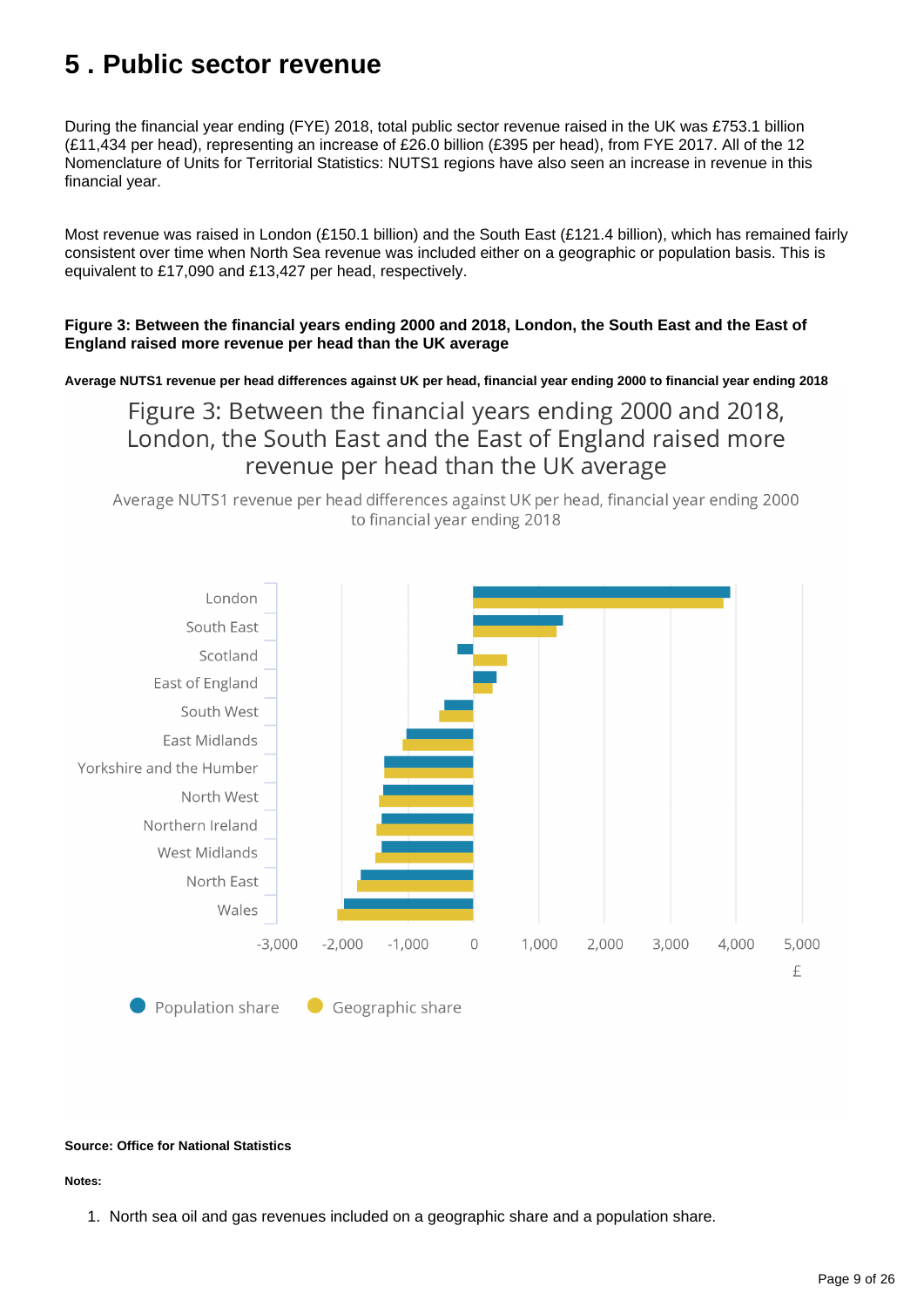The increase in revenue in all NUTS1 regions, and therefore the UK, was mainly driven by growth in National Insurance contributions (NICs), Onshore Corporation Tax, Income Tax and Value Added Tax (VAT). We have also seen a large increase in Offshore Corporation Tax between FYE 2017 and FYE 2018, caused by an increase in the value of oil sales despite a reduction in production.

Over time, the revenue of most countries and regions as a percentage of gross domestic product (GDP) has been fairly stable. At the UK level, it has remained between 33% and 37% of GDP for the full duration presented in these statistics. Table 3 shows revenue raised in each country and region over the last three years, as a percentage of GDP, presented alongside revenue raised per head.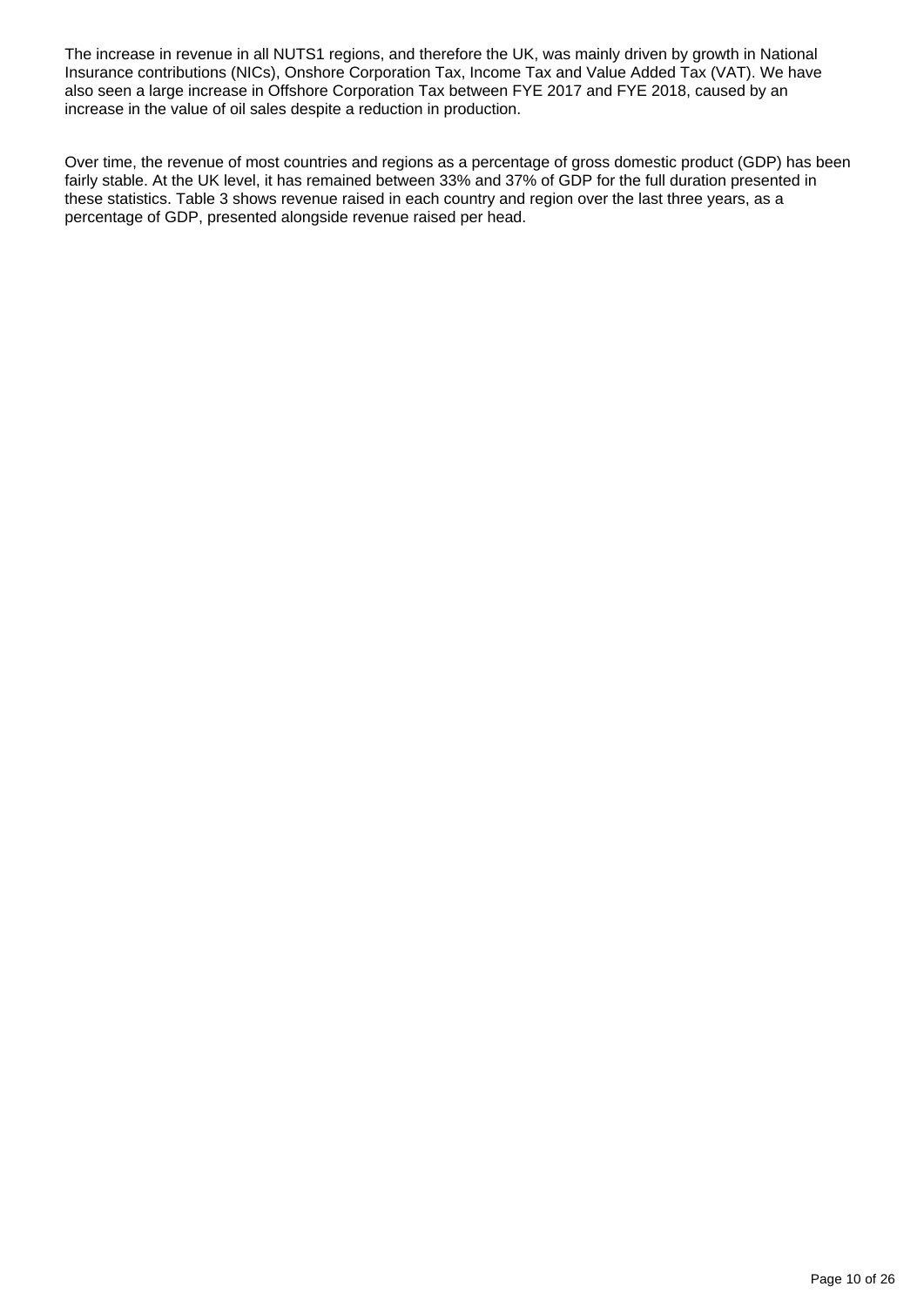#### Table 3: Total public sector revenue as percentage of UK gross domestic product and per head from financial year ending (FYE) 2016 to FYE 2018, by NUTS1 countries and regions

#### **Total public sector revenue, incl. North Sea revenue geographic basis**

|                                | Revenue as % of GDP                                                   |         |         | Revenue per head <sup>1</sup> (£) |         |         |  |  |  |
|--------------------------------|-----------------------------------------------------------------------|---------|---------|-----------------------------------|---------|---------|--|--|--|
| <b>Country/Region</b>          | 2015/16                                                               | 2016/17 | 2017/18 | 2015/16                           | 2016/17 | 2017/18 |  |  |  |
| North East                     | 1.13%                                                                 | 1.15%   | 1.14%   | 8,234                             | 8,634   | 8,938   |  |  |  |
| North West                     | 3.26%                                                                 | 3.32%   | 3.31%   | 8,681                             | 9,132   | 9,452   |  |  |  |
| Yorkshire and the Humber 2.44% |                                                                       | 2.49%   | 2.47%   | 8,651                             | 9,102   | 9,416   |  |  |  |
| East Midlands                  | 2.24%                                                                 | 2.27%   | 2.26%   | 9,133                             | 9,547   | 9,883   |  |  |  |
| <b>West Midlands</b>           | 2.59%                                                                 | 2.63%   | 2.62%   | 8,577                             | 8,984   | 9,308   |  |  |  |
| East of England                | 3.51%                                                                 | 3.56%   | 3.54%   | 11,028                            | 11,552  | 11,936  |  |  |  |
| London                         | 7.11%                                                                 | 7.31%   | 7.26%   | 15,652                            | 16,561  | 17,090  |  |  |  |
| South East                     | 5.74%                                                                 | 5.91%   | 5.87%   | 12,247                            | 13,002  | 13,427  |  |  |  |
| South West                     | 2.82%                                                                 | 2.87%   | 2.86%   | 9,842                             | 10,339  | 10,685  |  |  |  |
| England                        | 30.85%                                                                | 31.51%  | 31.34%  | 10,747                            | 11,325  | 11,705  |  |  |  |
| Wales                          | 1.29%                                                                 | 1.31%   | 1.31%   | 7,974                             | 8,375   | 8,691   |  |  |  |
| Scotland                       | 2.83%                                                                 | 2.88%   | 2.94%   | 10,063                            | 10,609  | 11,230  |  |  |  |
| Northern Ireland               | 0.84%                                                                 | 0.84%   | 0.83%   | 8,614                             | 8,945   | 9,255   |  |  |  |
| United Kingdom <sup>2</sup>    | 35.81%                                                                | 36.55%  | 36.43%  | 10,498                            | 11,059  | 11,454  |  |  |  |
|                                | Total public sector revenue, incl. North Sea revenue population basis |         |         |                                   |         |         |  |  |  |
|                                | Revenue as % of GDP                                                   |         |         | Revenue per head <sup>1</sup> (£) |         |         |  |  |  |
| Country/Region                 | 2015/16                                                               | 2016/17 | 2017/18 | 2015/16                           | 2016/17 | 2017/18 |  |  |  |
| North East                     | 1.13%                                                                 | 1.15%   | 1.14%   | 8,237                             | 8,644   | 8,963   |  |  |  |
| North West                     | 3.26%                                                                 | 3.32%   | 3.31%   | 8,681                             | 9,135   | 9,473   |  |  |  |
| Yorkshire and the Humber 2.45% |                                                                       | 2.49%   | 2.48%   | 8,661                             | 9,121   | 9,446   |  |  |  |
| East Midlands                  | 2.24%                                                                 | 2.27%   | 2.27%   | 9,136                             | 9,554   | 9,906   |  |  |  |
| <b>West Midlands</b>           | 2.59%                                                                 | 2.63%   | 2.63%   | 8,576                             | 8,985   | 9,328   |  |  |  |
| East of England                | 3.51%                                                                 | 3.57%   | 3.55%   | 11,029                            | 11,556  | 11,958  |  |  |  |
| London                         | 7.11%                                                                 | 7.31%   | 7.27%   | 15,651                            | 16,562  | 17,110  |  |  |  |
| South East                     | 5.74%                                                                 | 5.91%   | 5.88%   | 12,246                            | 13,003  | 13,447  |  |  |  |
| South West                     | 2.82%                                                                 | 2.87%   | 2.86%   | 9,843                             | 10,342  | 10,706  |  |  |  |
| England                        | 30.86%                                                                | 31.53%  | 31.40%  | 10,748                            | 11,330  | 11,728  |  |  |  |
| Wales                          | 1.29%                                                                 | 1.31%   | 1.31%   | 7,973                             | 8,376   | 8,710   |  |  |  |
| Scotland                       | 2.83%                                                                 | 2.87%   | 2.87%   | 10,052                            | 10,562  | 10,986  |  |  |  |

Northern Ireland 0.84% 0.84% 0.84% 8,613 8,945 9,275

United Kingdom² 35.81% 36.55% 36.43% 10,498 11,059 11,454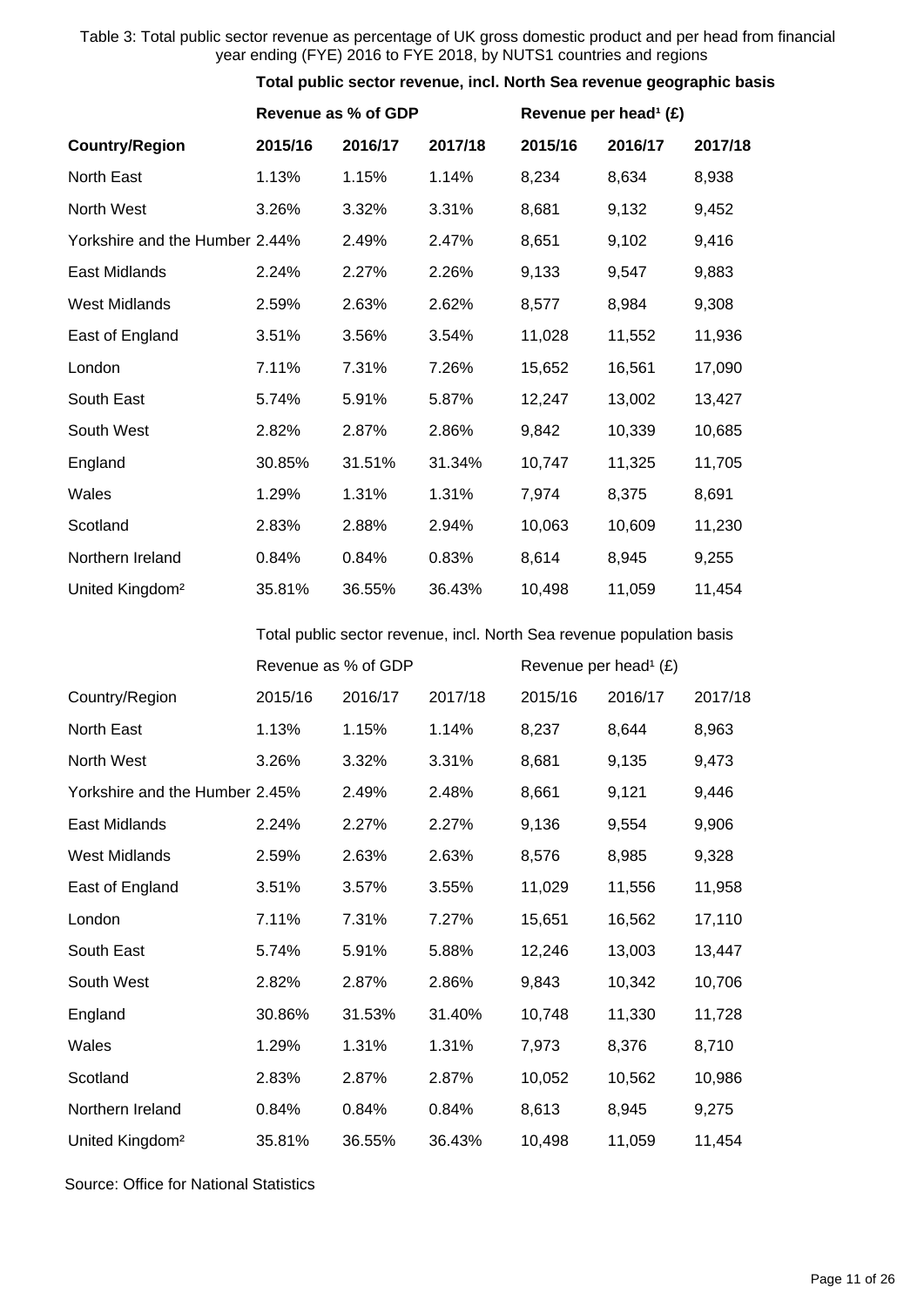- 1. The population estimates used in this publication are those that we publish. **[Back to table](#page-0-0)**
- 2. The UK figures contained in this table are equal to the figures in the UK public sector finances Bulletin, which we published in March 2019. The sum of the NUTS1 regions may not be equal to the UK due to rounding. **Back to table**

## <span id="page-11-0"></span>**6 . Public sector expenditure**

In the financial year ending (FYE) 2018, total public sector expenditure at the UK level was £795.0 billion, or £12,091 per head. The Nomenclature of Units for Territorial Statistics: NUTS1 region incurring the most expenditure for the benefit of residents and enterprises was London, at approximately £115.8 billion, which equates to £13,185 per head, or approximately 15% of the UK total.

On average, for the full duration of the statistics presented in this publication, spending per head each year in Northern Ireland, Scotland, Wales, London, the North West and the North East has been above the UK average. Figure 4 shows how much each NUTS1 region has spent per head, compared with the UK on average, between FYE 2000 and FYE 2018.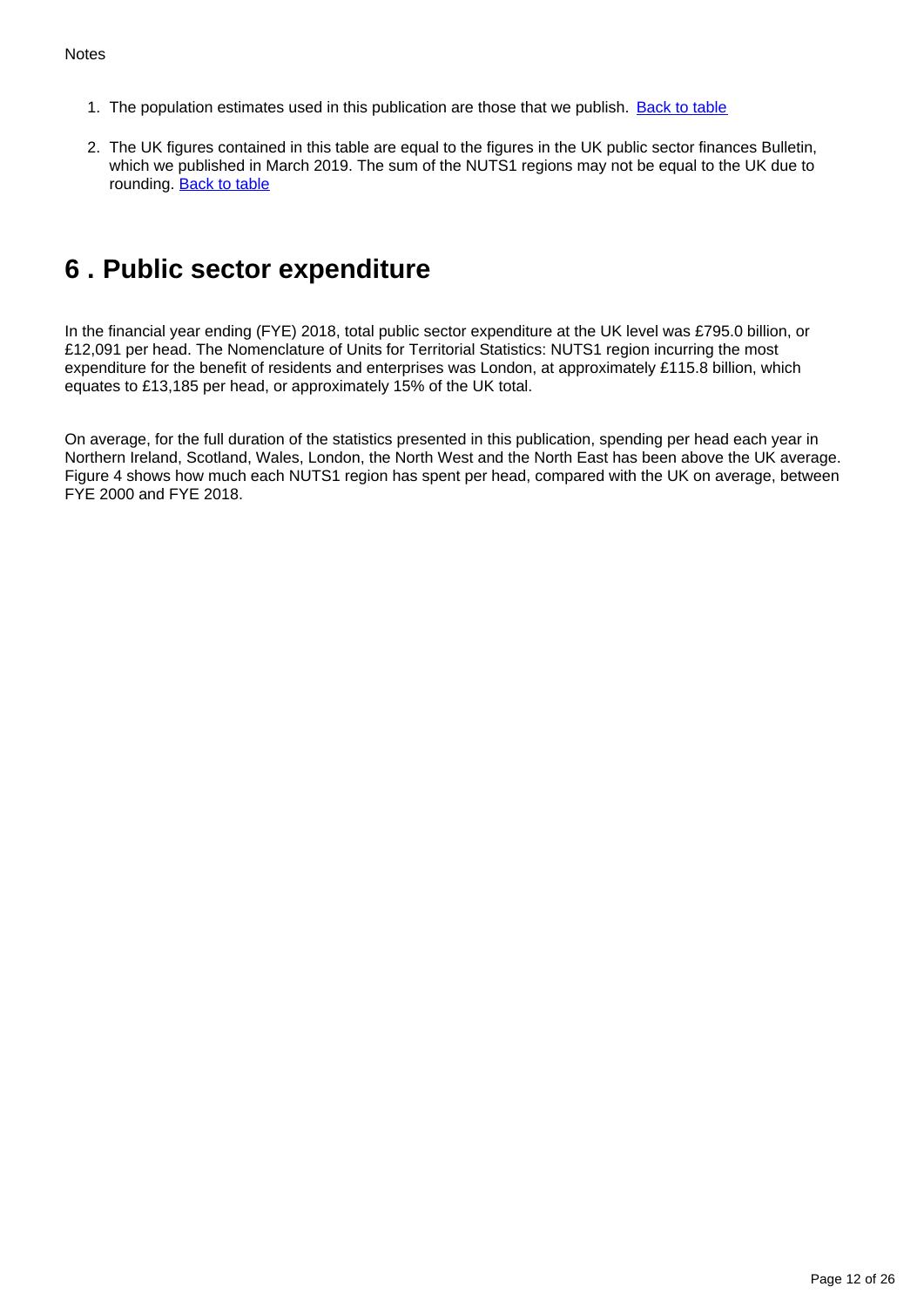#### **Figure 4: Between the financial years ending 2000 and 2018, Northern Ireland, Scotland, Wales, London, the North West and the North East have spent more per head than the UK average**

**Average NUTS1 per head spending differences against UK per head, financial year ending 2000 to financial year ending 2018**

Figure 4: Between the financial years ending 2000 and 2018, Northern Ireland, Scotland, Wales, London, the North West and the North East have spent more per head than the UK average

Average NUTS1 per head spending differences against UK per head, financial year ending 2000 to financial year ending 2018



#### **Source: Office for National Statistics**

Table 4 shows how much of this expenditure occurred for the benefit of residents and enterprises in each country and region in the UK from FYE 2016 to FYE 2018.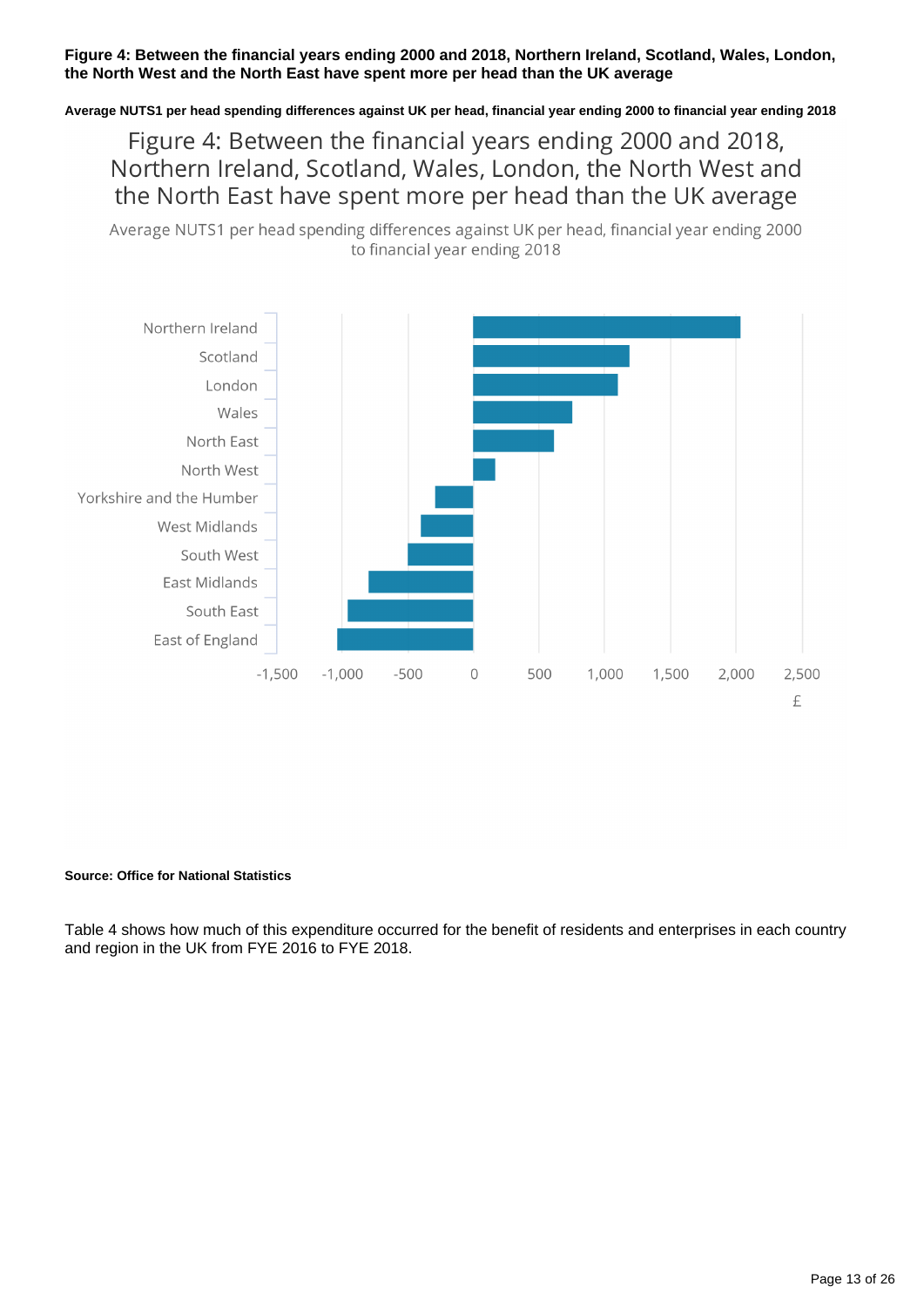Table 4: Total public sector expenditure from financial year ending (FYE) 2016 to FYE 2018, by NUTS1 countries and regions

#### **Total public sector expenditure**

|                                 | <b>Total public sector</b><br>expenditure<br>(£ million) |         |         | Per head $(E)^1$ |        |                         |
|---------------------------------|----------------------------------------------------------|---------|---------|------------------|--------|-------------------------|
| <b>Country or region</b>        | 2015/16                                                  | 2016/17 | 2017/18 |                  |        | 2015/16 2016/17 2017/18 |
| North East                      | 32,152                                                   | 32,559  | 33,258  | 12,236           | 12,339 | 12,604                  |
| North West                      | 84,284                                                   | 85,650  | 89,221  | 11,727           | 11,842 | 12,336                  |
| Yorkshire and The Humber 60,855 |                                                          | 61,608  | 62,895  | 11,272           | 11,343 | 11,580                  |
| East Midlands                   | 50,548                                                   | 51,495  | 52,797  | 10,779           | 10,871 | 11,146                  |
| <b>West Midlands</b>            | 64,002                                                   | 65,884  | 67,446  | 11,094           | 11,314 | 11,582                  |
| East of England                 | 64,705                                                   | 65,294  | 67,343  | 10,626           | 10,636 | 10,970                  |
| London                          | 110,432                                                  | 111,864 | 115,808 | 12,704           | 12,736 | 13,185                  |
| South East                      | 95,058                                                   | 98,411  | 100,997 | 10,598           | 10,883 | 11,169                  |
| South West                      | 60,878                                                   | 62,234  | 63,858  | 11,103           | 11,259 | 11,553                  |
| England                         | 622,914                                                  | 634,999 | 653,623 | 11,345           | 11,471 | 11,808                  |
| Wales                           | 38,710                                                   | 39,464  | 40,776  | 12,477           | 12,664 | 13,085                  |
| Scotland                        | 69,656                                                   | 71,519  | 74,015  | 12,945           | 13,220 | 13,682                  |
| Northern Ireland                | 25,486                                                   | 25,980  | 26,463  | 13,745           | 13,935 | 14,195                  |
| UK <sup>2</sup>                 | 756,767                                                  | 771,962 | 794,876 | 11,599           | 11,742 | 12,090                  |

Source: Office for National Statistics

**Notes** 

- 1. The population estimates used in this publication are those published by ONS. [Back to table](#page-0-0)
- 2. The UK figures contained in this table are equal to the figures in the UK public sector finances bulletin published by ONS in March 2019. The sum of the NUTS1 regions may not be equal to the UK due to rounding. **Back to table**

Between FYE 2017 and FYE 2018, total expenditure increased from £772.0 billion to £795.9 billion, however, this equated to a fall of 0.36 percentage points of gross domestic product (GDP). Between FYE 2010 and FYE 2018, total UK public sector expenditure has fallen by 6.49 percentage points of GDP. London has seen the largest drop in expenditure, while all other NUTS1 regions have seen smaller falls in expenditure as percentages of GDP.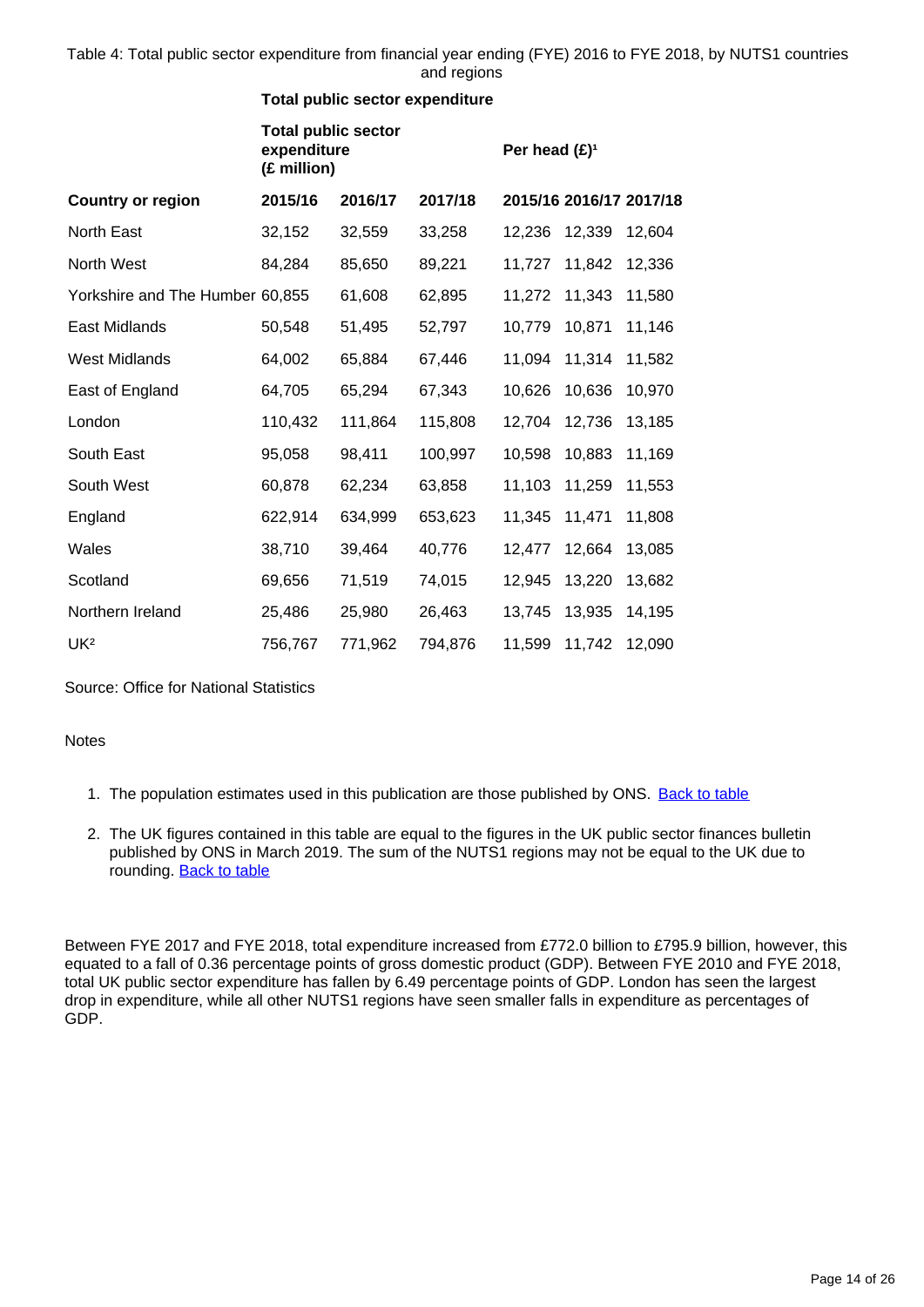Table 5: Total public sector expenditure as a percentage of UK gross domestic product from financial year ending (FYE) 2014 to FYE 2018, by NUTS1 countries and regions

|                                |         |        | Total public sector expenditure as % of GDP <sup>1</sup> |         |         |
|--------------------------------|---------|--------|----------------------------------------------------------|---------|---------|
| <b>Country or region</b>       | 2013/14 |        | 2014/15 2015/16                                          | 2016/17 | 2017/18 |
| North East                     | 1.77%   | 1.72%  | 1.68%                                                    | 1.64%   | 1.61%   |
| North West                     | 4.60%   | 4.50%  | 4.41%                                                    | 4.31%   | 4.32%   |
| Yorkshire and The Humber 3.32% |         | 3.25%  | 3.18%                                                    | 3.10%   | 3.04%   |
| East Midlands                  | 2.75%   | 2.72%  | 2.64%                                                    | 2.59%   | 2.55%   |
| <b>West Midlands</b>           | 3.50%   | 3.48%  | 3.35%                                                    | 3.31%   | 3.26%   |
| East of England                | 3.47%   | 3.45%  | 3.38%                                                    | 3.28%   | 3.26%   |
| London                         | 5.96%   | 5.83%  | 5.77%                                                    | 5.62%   | 5.60%   |
| South East                     | 5.17%   | 5.08%  | 4.97%                                                    | 4.95%   | 4.89%   |
| South West                     | 3.32%   | 3.26%  | 3.18%                                                    | 3.13%   | 3.09%   |
| England                        | 33.85%  | 33.28% | 32.57%                                                   | 31.92%  | 31.62%  |
| Wales                          | 2.11%   | 2.07%  | 2.02%                                                    | 1.98%   | 1.97%   |
| Scotland                       | 3.82%   | 3.71%  | 3.64%                                                    | 3.60%   | 3.58%   |
| Northern Ireland               | 1.41%   | 1.39%  | 1.33%                                                    | 1.31%   | 1.28%   |
| UK                             | 41.19%  | 40.45% | 39.57%                                                   | 38.80%  | 38.45%  |

Source: Office for National Statistics

#### Notes

1. The GDP figures used in this publication are those published by ONS in March 2019. [Back to table](#page-0-0)

For all regions and for the full duration of the statistics presented in this publication, social protection (mainly expenditure on pensions, but also on social benefits) has been the largest category of spending, followed by health and education.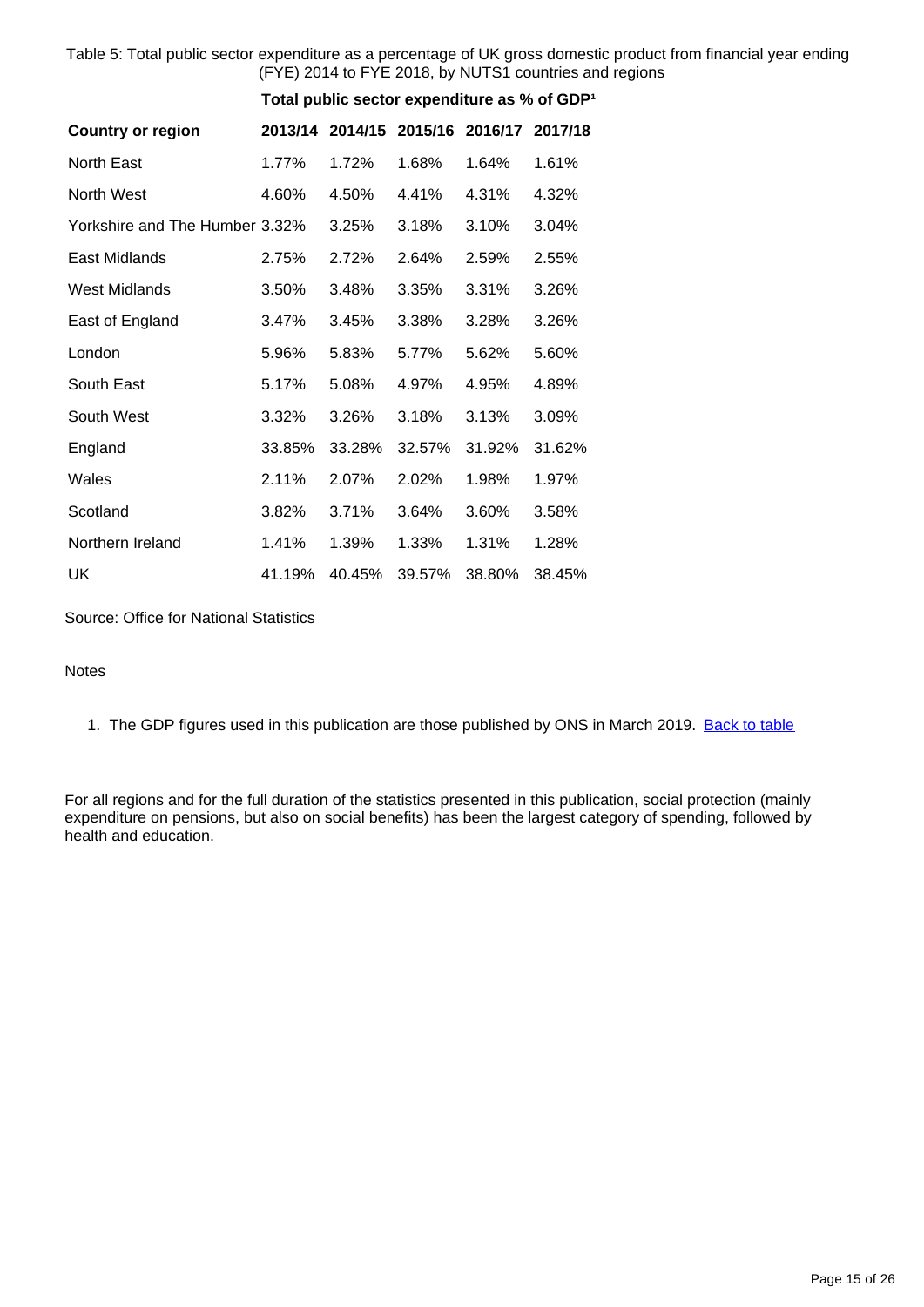#### **Figure 5: For all regions and between the financial years ending 2000 and 2018, social protection has been the largest category of spending**



**UK total expenditure on services by function, financial year ending 2018**

**Source: Office for National Statistics**

## <span id="page-15-0"></span>**7 . What's changed in this release?**

A number of data and methodological changes have been made since the last publication, which gives rise to revisions in the data when compared with last year's estimates. This section presents the revisions to net fiscal balance for each country and region and provides a brief explanation for these revisions.

## **Changes to the monthly public sector finances**

Since June 2018, routine data source updates, quality improvements and methodological changes have revised the underlying UK public sector finances (PSF) data that this bulletin is based on. Not all of these changes affect the country and regional public sector finances. Only those that affect UK public sector net borrowing also have an impact on the country and regional public sector finances. These changes include:

- fines and penalties for the late payments of taxes: additional revenue from fines and penalties for the late payment of taxes was included from the **[December 2018 PSF release](https://www.ons.gov.uk/economy/governmentpublicsectorandtaxes/publicsectorfinance/bulletins/publicsectorfinances/december2018)**
- Value Added Tax (VAT) refunds data: updated source data following a review of the recording of VAT refunds data were introduced in the [September 2018 PSF release](https://www.ons.gov.uk/economy/governmentpublicsectorandtaxes/publicsectorfinance/bulletins/publicsectorfinances/september2018) only affecting FYE 2018 data
- routine data source updates: revisions occur to the monthly PSF as a result of provisional estimates being replaced by final data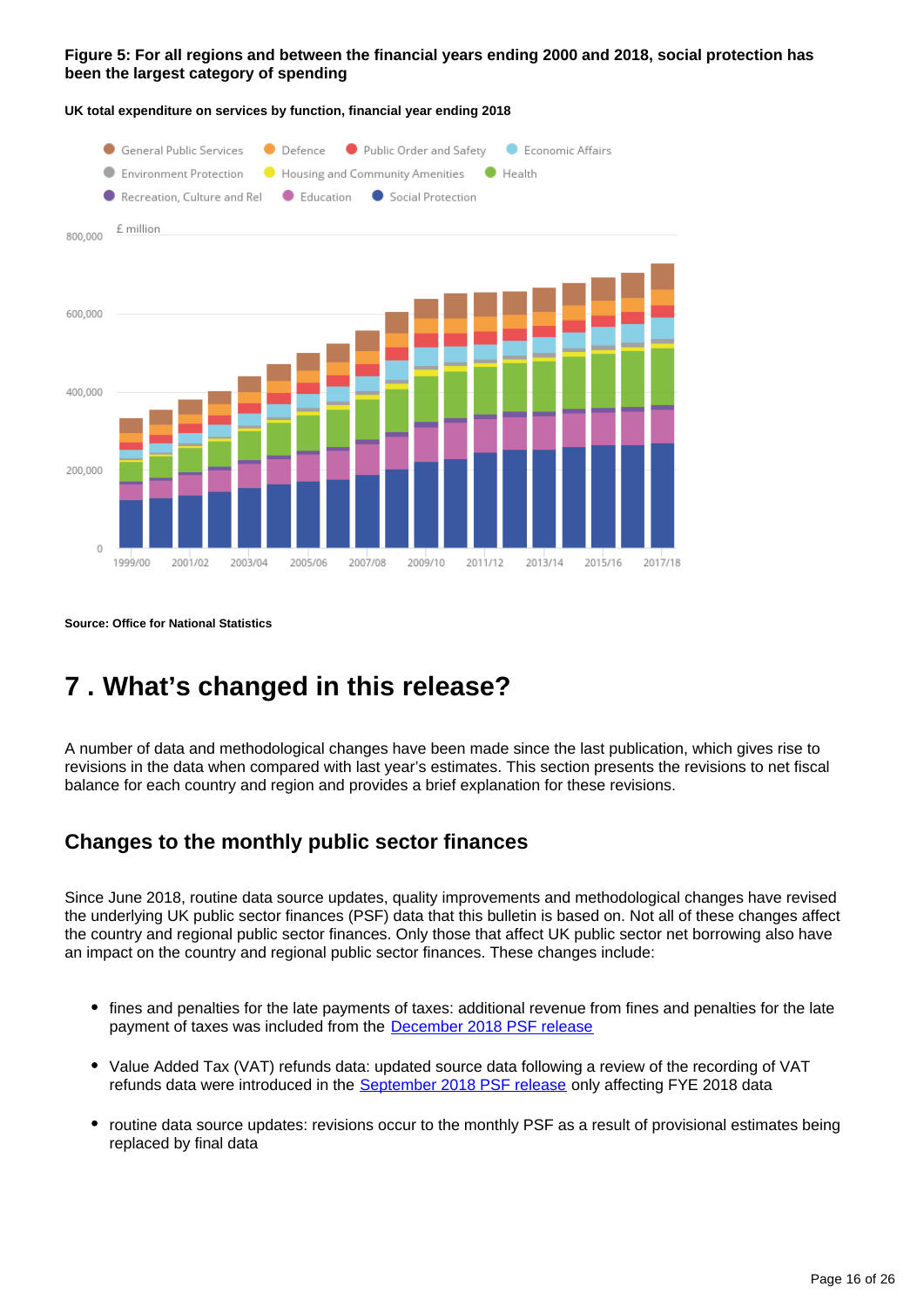In this publication, we have also introduced some changes that had been implemented in the UK public sector finances previously but had not been introduced in the country and regional public sector finances because they only affected the data from the FYE 2017 onwards. These changes are:

- Apprenticeship Levy: the revenue from this levy was recorded in the [June 2017 PSF release](https://www.ons.gov.uk/economy/governmentpublicsectorandtaxes/publicsectorfinance/bulletins/publicsectorfinances/june2017) after the classification decision in June 2017
- Immigration Skills Charge: the revenue from this tax was included in the [November 2017 PSF release](https://www.ons.gov.uk/economy/governmentpublicsectorandtaxes/publicsectorfinance/bulletins/publicsectorfinances/november2017)

Revisions prior to FYE 2011 are a result of improving our business processes for producing these statistics.

Table 6a: Revisions to public sector net fiscal balance<sup>1</sup> (geographic basis), financial year ending (FYE) 2000 to FYE 2017, by NUTS1 countries and regions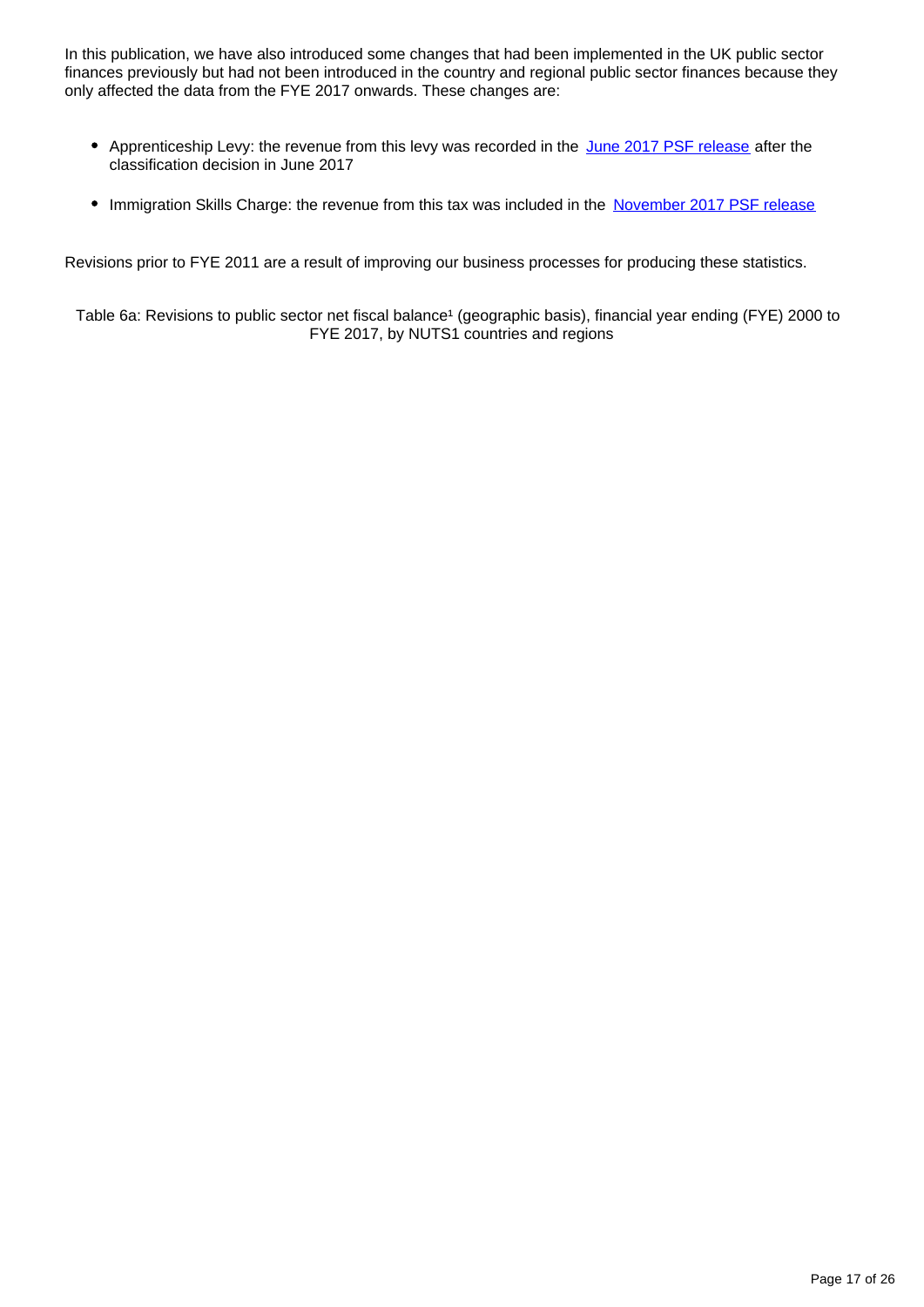| Year (£ million) UK <sup>2 3</sup>          |                  | <b>East</b> | North North<br>West | Yorkshire<br>and The<br><b>Humber</b> |       | <b>East Midlands West Midlands</b> | East of<br><b>England</b> |
|---------------------------------------------|------------------|-------------|---------------------|---------------------------------------|-------|------------------------------------|---------------------------|
| 1999/00                                     | 0                | -5          | -9                  | -6                                    | -8    | -6                                 | -4                        |
| 2000/01                                     | 0                | -6          | $-11$               | -9                                    | -8    | $-7$                               | -5                        |
| 2001/02                                     | 0                | -6          | $-10$               | -9                                    | -8    | $-7$                               | $-4$                      |
| 2002/03                                     | 0                | $-5$        | $-7$                | $-5$                                  | -6    | -6                                 | $-3$                      |
| 2003/04                                     | 0                | -4          | -8                  | $-5$                                  | -6    | $-5$                               | $-3$                      |
| 2004/05                                     | 0                | -4          | $-7$                | -5                                    | -6    | -6                                 | $-3$                      |
| 2005/06                                     | 0                | -4          | $-7$                | $-4$                                  | -6    | -6                                 | -4                        |
| 2006/07                                     | 0                | -4          | $-7$                | $-5$                                  | $-7$  | -6                                 | -4                        |
| 2007/08                                     | 0                | -4          | $-10$               | $-5$                                  | $-7$  | -7                                 | $-5$                      |
| 2008/09                                     | 0                | -5          | -9                  | $-7$                                  | -8    | -8                                 | -7                        |
| 2009/10                                     | $\boldsymbol{0}$ | -6          | -8                  | -6                                    | -9    | $-7$                               | $-7$                      |
| 2010/11                                     | $-343$           | $-14$       | $-38$               | $-26$                                 | $-26$ | $-28$                              | $-36$                     |
| 2011/12                                     | $-305$           | $-12$       | $-33$               | $-23$                                 | $-21$ | $-23$                              | $-35$                     |
| 2012/13                                     | $-459$           | $-17$       | $-47$               | $-33$                                 | $-31$ | $-36$                              | -49                       |
| 2013/14                                     | $-550$           | $-71$       | 231                 | $-120$                                | 137   | $-126$                             | 217                       |
| 2014/15                                     | $-620$           | 23          | 21                  | 9                                     | 84    | 147                                | 221                       |
| 2015/16                                     | $-618$           | 88          | $-149$              | 47                                    | $-20$ | $-23$                              | 91                        |
| 2016/17                                     | $-790$           | $-32$       | 195                 | 226                                   | 38    | 195                                | $-125$                    |
| Year (£ million) London South South England |                  | East        | West                |                                       | Wales | Scotland                           | Northern<br>Ireland       |
| 1999/00                                     | 54               | $-1$        | $-3$                | 12                                    | -5    | $-3$                               | -4                        |
| 2000/01                                     | 62               | $-1$        | $-4$                | 11                                    | -6    | $-2$                               | $-3$                      |
| 2001/02                                     | 60               | 0           | $-4$                | 12                                    | $-7$  | $-2$                               | $-3$                      |
| 2002/03                                     | 43               | 0           | -3                  | 8                                     | -5    | $-1$                               | $-2$                      |
| 2003/04                                     | 42               | $-1$        | $-2$                | 8                                     | $-4$  | $-3$                               | $-1$                      |
| 2004/05                                     | 41               | $-2$        | -3                  | 5                                     | $-4$  | $\pmb{0}$                          | $-1$                      |
| 2005/06                                     | 44               | $-4$        | $-3$                | 6                                     | -4    | $\pmb{0}$                          | $-2$                      |
| 2006/07                                     | 47               | $-2$        | $-3$                | 9                                     | $-4$  | $-3$                               | $-2$                      |
| 2007/08                                     | 54               | -5          | $-3$                | 8                                     | -5    | $-1$                               | $-2$                      |
| 2008/09                                     | 64               | -5          | $-3$                | 12                                    | $-6$  | $-3$                               | $-3$                      |
| 2009/10                                     | 65               | $-1$        | $-3$                | 18                                    | -8    | $-4$                               | -6                        |
| 2010/11                                     | $-34$            | $-57$       | $-29$               | $-288$                                | $-16$ | $-30$                              | -9                        |
| 2011/12                                     | $-29$            | $-56$       | $-25$               | $-257$                                | $-14$ | $-25$                              | -9                        |
| 2012/13                                     | $-60$            | -80         | $-37$               | $-390$                                | $-19$ | $-37$                              | $-13$                     |
| 2013/14                                     | $-502$           | 102         | $-28$               | $-157$                                | $-81$ | $-217$                             | $-97$                     |
| 2014/15                                     | $-785$           | 139         | $-138$              | $-277$                                | $-57$ | $-262$                             | $-21$                     |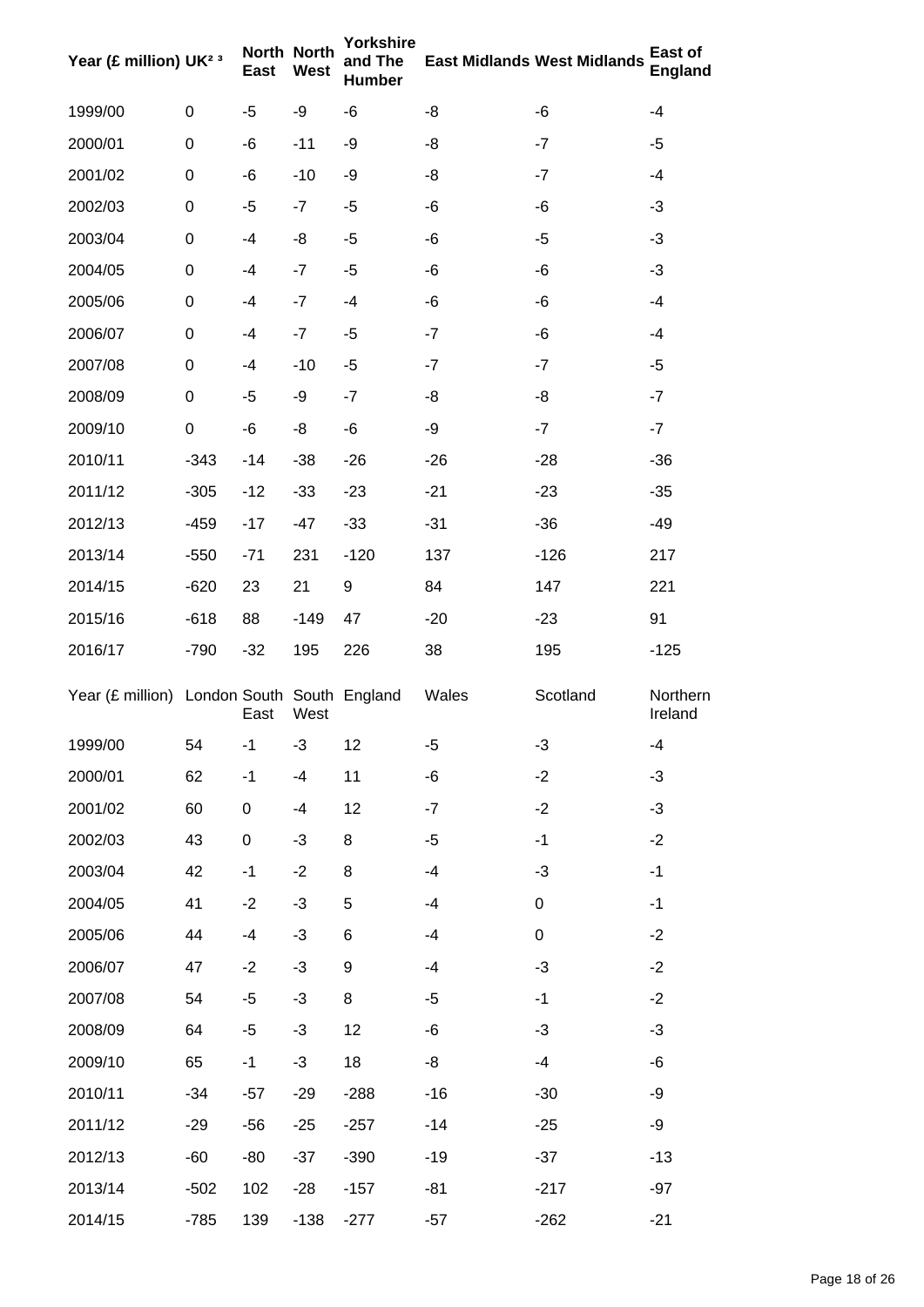| 2015/16 | -58 19 -237 -241     |  | -66   | -263 | -50 |
|---------|----------------------|--|-------|------|-----|
| 2016/17 | -1,124 279 -301 -649 |  | - 117 | -214 | -44 |

Source: Office for National Statistics

#### **Notes**

- 1. A positive revision to net fiscal balance is an increase while a negative revision to net fiscal balance is a decrease. **[Back to table](#page-0-0)**
- 2. Revisions at the UK level are an accumulation of revisions between the May 2018 and February 2019 public sector finances statistics, and therefore do not correspond to revisions shown in the February 2019 public sector finances. [Back to table](#page-0-0)

Table 6b: Revisions to public sector net fiscal balance<sup>1</sup> (population basis), financial year ending (FYE) 2000 to FYE 2017, by NUTS1 countries and regions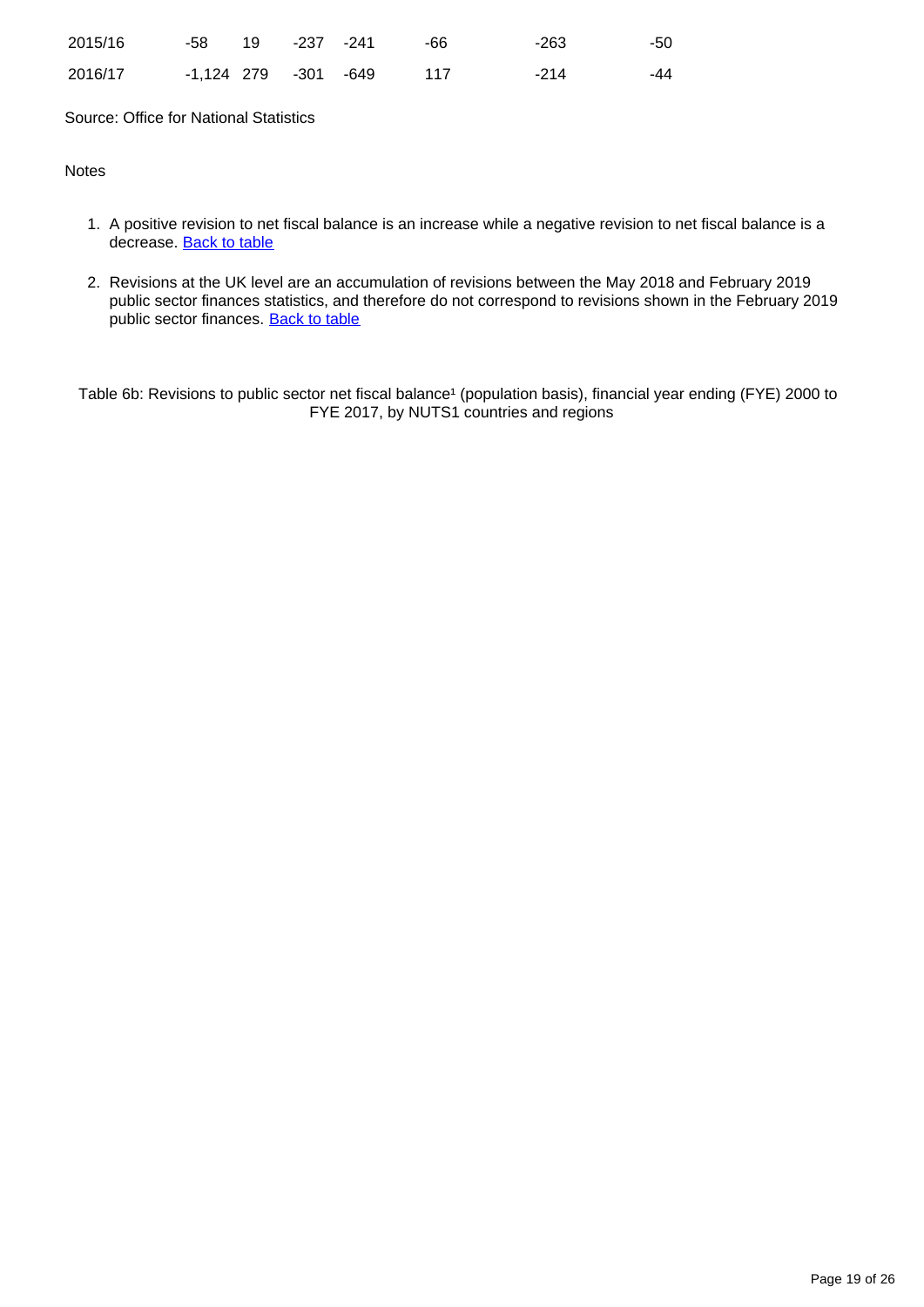| Year (£ million) UK <sup>2 3</sup>          |                  | <b>East</b> | North North<br><b>West</b> | Yorkshire<br>and The<br><b>Humber</b> |       | <b>East Midlands West Midlands</b> | East of<br><b>England</b> |
|---------------------------------------------|------------------|-------------|----------------------------|---------------------------------------|-------|------------------------------------|---------------------------|
| 1999/00                                     | 0                | -5          | -9                         | -6                                    | -8    | -6                                 | -4                        |
| 2000/01                                     | 0                | -6          | $-11$                      | -9                                    | -8    | $-7$                               | -5                        |
| 2001/02                                     | 0                | -6          | $-10$                      | -9                                    | -8    | $-7$                               | $-4$                      |
| 2002/03                                     | 0                | -5          | $-7$                       | $-5$                                  | -6    | -6                                 | $-3$                      |
| 2003/04                                     | 0                | -4          | -8                         | $-5$                                  | -6    | $-5$                               | $-3$                      |
| 2004/05                                     | 0                | -4          | $-7$                       | -5                                    | -6    | -6                                 | $-3$                      |
| 2005/06                                     | 0                | -4          | $-7$                       | $-4$                                  | -6    | -6                                 | $-4$                      |
| 2006/07                                     | 0                | -4          | $-7$                       | $-5$                                  | $-7$  | -6                                 | -4                        |
| 2007/08                                     | 0                | -4          | $-10$                      | $-5$                                  | $-7$  | $-7$                               | $-5$                      |
| 2008/09                                     | 0                | -5          | -9                         | $-7$                                  | -8    | -8                                 | -7                        |
| 2009/10                                     | $\boldsymbol{0}$ | -6          | -8                         | -6                                    | -9    | $-7$                               | $-7$                      |
| 2010/11                                     | $-343$           | $-14$       | $-38$                      | $-26$                                 | $-26$ | $-28$                              | $-36$                     |
| 2011/12                                     | $-305$           | $-12$       | $-33$                      | $-23$                                 | $-21$ | $-23$                              | $-35$                     |
| 2012/13                                     | $-459$           | $-17$       | $-47$                      | $-33$                                 | $-31$ | $-36$                              | -49                       |
| 2013/14                                     | $-550$           | $-71$       | 231                        | $-120$                                | 137   | $-126$                             | 217                       |
| 2014/15                                     | $-620$           | 23          | 21                         | 9                                     | 84    | 147                                | 221                       |
| 2015/16                                     | $-618$           | 88          | $-149$                     | 47                                    | $-20$ | $-23$                              | 91                        |
| 2016/17                                     | $-790$           | $-32$       | 195                        | 226                                   | 38    | 195                                | $-125$                    |
| Year (£ million) London South South England |                  | East        | West                       |                                       | Wales | Scotland                           | Northern<br>Ireland       |
| 1999/00                                     | 54               | $-1$        | -3                         | 12                                    | -5    | $-3$                               | -4                        |
| 2000/01                                     | 62               | $-1$        | -4                         | 11                                    | -6    | $-2$                               | $-3$                      |
| 2001/02                                     | 60               | 0           | $-4$                       | 12                                    | $-7$  | $-2$                               | $-3$                      |
| 2002/03                                     | 43               | 0           | -3                         | 8                                     | -5    | $-1$                               | $-2$                      |
| 2003/04                                     | 42               | $-1$        | $-2$                       | 8                                     | $-4$  | $-3$                               | $-1$                      |
| 2004/05                                     | 41               | $-2$        | -3                         | 5                                     | -4    | $\pmb{0}$                          | $-1$                      |
| 2005/06                                     | 44               | $-4$        | $-3$                       | 6                                     | -4    | $\mathbf 0$                        | $-2$                      |
| 2006/07                                     | 47               | $-2$        | $-3$                       | $\boldsymbol{9}$                      | $-4$  | $-3$                               | $-2$                      |
| 2007/08                                     | 54               | -5          | $-3$                       | 8                                     | -5    | $-1$                               | $-2$                      |
| 2008/09                                     | 64               | -5          | $-3$                       | 12                                    | -6    | $-3$                               | $-3$                      |
| 2009/10                                     | 65               | $-1$        | $-3$                       | 18                                    | -8    | $-4$                               | -6                        |
| 2010/11                                     | $-34$            | $-57$       | $-29$                      | $-288$                                | $-16$ | $-30$                              | -9                        |
| 2011/12                                     | $-29$            | $-56$       | $-25$                      | $-257$                                | $-14$ | $-25$                              | -9                        |
| 2012/13                                     | $-60$            | -80         | $-37$                      | $-390$                                | $-19$ | $-37$                              | $-13$                     |
| 2013/14                                     | $-502$           | 102         | $-28$                      | $-157$                                | $-81$ | $-217$                             | $-97$                     |
| 2014/15                                     | $-785$           | 139         | $-138$                     | $-277$                                | $-57$ | $-262$                             | $-21$                     |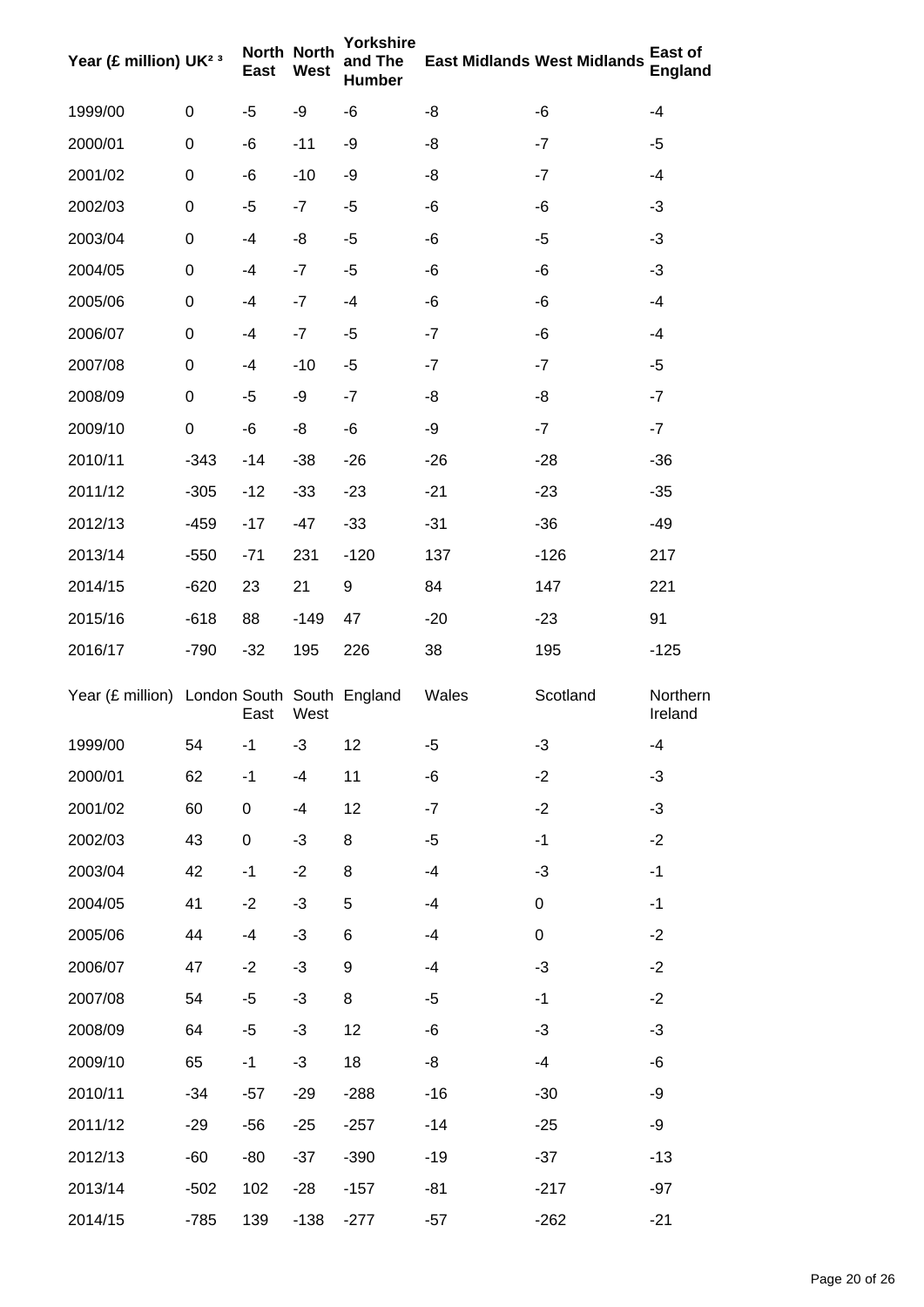| 2015/16 | -58 19 -237 -241     |  | -66   | -263 | -50 |
|---------|----------------------|--|-------|------|-----|
| 2016/17 | -1.124 279 -301 -649 |  | - 117 | -214 | -44 |

Source: Office for National Statistics

#### **Notes**

- 1. A positive revision to net fiscal balance is an increase while a negative revision to net fiscal balance is a decrease. [Back to table](#page-0-0)
- 2. Revisions at the UK level are an accumulation of revisions between the May 2018 and February 2019 Public sector finances statistics, and therefore do not correspond to revisions shown in the February 2019 public sector finances. [Back to table](#page-0-0)

## <span id="page-20-0"></span>**8 . Public value of statistics on public finances in a devolved UK**

In July 2018, the Office for Statistics Regulation (OSR) announced a [review into the public value of statistics on](https://www.statisticsauthority.gov.uk/publication/the-public-value-of-devolved-public-finance-statistics/)  [public finances in a devolved UK](https://www.statisticsauthority.gov.uk/publication/the-public-value-of-devolved-public-finance-statistics/). The review researched existing published devolved public finance statistics, including the country and regional public sector finances, and engaged with statisticians and users of these statistics to assess relevance, transparency and coherence of the statistics. OSR published their findings and recommendations on 24 May 2019. The review suggested that we produce useful and plentiful data on devolved public finances, though suggested there was an opportunity to work with those within countries and regions who can provide additional local context to the statistics and so develop more compelling narratives. We will incorporate findings of the report into our future work plans and continue to collaborate with devolved nations and other producers of similar statistics to find ways to further improve the communication of our statistics.

## <span id="page-20-1"></span>**9 . Links to related statistics**

This publication makes wide use of expenditure data published by HM Treasury; it has also been informed by methodologies used in similar publications produced by HM Revenue and Customs (HMRC) and the devolved administrations.

Important publications used in the production of these statistics and/or referenced by these statistics, include:

- [Country and regional analysis](https://www.gov.uk/government/collections/country-and-regional-analysis) and [Public expenditure statistical analysis](https://www.gov.uk/government/collections/public-expenditure-statistical-analyses-pesa) by HM Treasury
- [Disaggregation of HMRC tax receipts](https://www.gov.uk/government/statistics/disaggregation-of-hmrc-tax-receipts) by HM Revenue and Customs
- [Government expenditure and revenue Scotland](http://www.gov.scot/gers) by Scottish Government

Further information on the relationship between these statistics and this publication can be found in the [methodology guide to the country and regional public sector finances](https://www.ons.gov.uk/economy/governmentpublicsectorandtaxes/publicsectorfinance/methodologies/countryandregionalpublicsectorfinancesmethodologyguide) . The methodology guide also provides information on the survey and other data used to allocate expenditure and revenue to the countries and regions of the UK.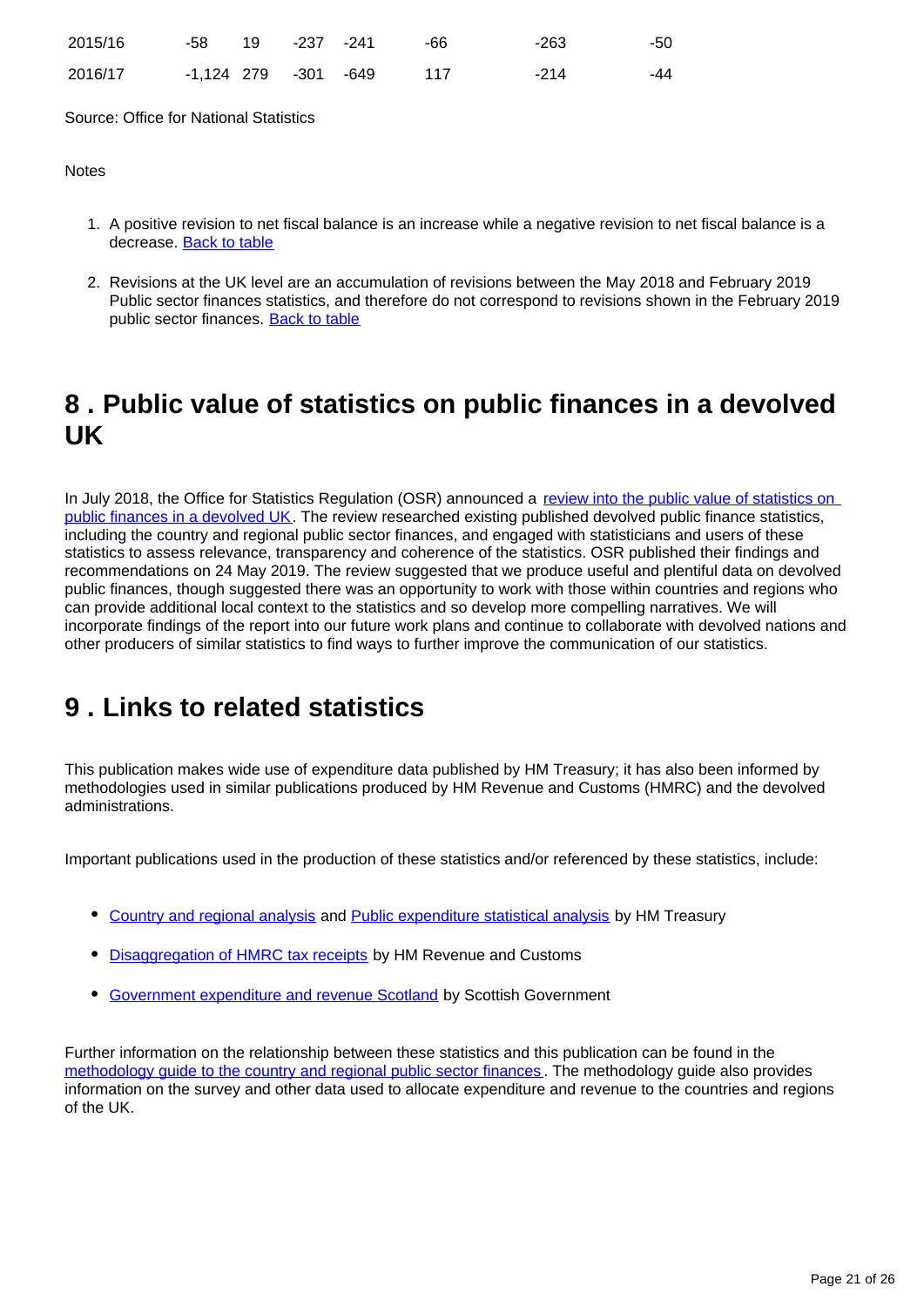## <span id="page-21-0"></span>**10 . Future developments**

As described at the start of this publication, Experimental Statistics are statistics still under development. As such, we welcome and encourage your feedback about how you use these statistics, what you have found useful and what you would potentially like to see in the future.

Areas of development and improvement we plan to focus on over the next year include, but are not limited to:

- moving the annual publication timing to late November or early December, from 2019; this means that the lag will be reduced from 13 months to 7 months after the end of the reporting period and our statistics will be available at a similar time to [HM Revenue and Customs' \(HMRC\) Disaggregation of tax receipts](https://www.gov.uk/government/statistics/disaggregation-of-hmrc-tax-receipts) and [HM Treasury's Country and regional analysis](https://www.gov.uk/government/collections/country-and-regional-analysis), which are published in October and November respectively
- improving methods and data sources to refine allocation of UK revenue or expenditure to the NUTS1 regions, while also working to further align methods with those used by HMRC and Scottish Government in their publications
- working with colleagues in devolved administrations, HMRC, Office for Budget Responsibility and the Scottish Funding Council to align and improve methodologies of those taxes due to be devolved
- investigating extending the current presentation to include expenditure by type (for example, pay, goods and services) and not just function, as well as producing sectoral breakdowns (for example, central government, local government, public corporations)
- investigating the feasibility of introducing work-placed estimates for some revenues to complement the residential-based estimates currently produced
- working towards achieving National Statistics accreditation

## <span id="page-21-1"></span>**11 . Quality and methodology**

### **How are the country and regional estimates calculated?**

The total UK public sector revenue and expenditure reported in this publication are the same as those in the [February 2019 public sector finances \(PSF\) bulletin](https://www.ons.gov.uk/economy/governmentpublicsectorandtaxes/publicsectorfinance/bulletins/publicsectorfinances/february2019). However, the country and regional allocation of revenue and expenditure data in this publication are largely based on various assumptions. This is because taxes are generally not levied or collected on a regional basis and most spending is planned to benefit a category of individuals and enterprises irrespective of location.

Estimates of public sector revenue are based on the concept of "who pays". Revenue is attributed to the countries and regions of the UK using apportionment methods, such as the use of surveys, population shares and gross value added (GVA) shares.

Estimates of public sector expenditure are based on the concept of "who benefits". Expenditure in each of the countries and regions of the UK is calculated using methods that attempt to apportion expenditure based on the location of the residents or enterprises who have benefited from expenditure of a particular department or body. This can be challenging as most public spending is planned to benefit categories of individuals and enterprises irrespective of location and only a minority of public spending is planned on a regional basis.

The UK data used in this publication are sourced from the PSF bulletin and are apportioned to Nomenclature of Units for Territorial Statistics: NUTS1 regions using various methodologies. Expenditure data are sourced from HM Treasury's Country and regional analysis (CRA), with few adjustments made to bring the data in line with PSF aggregates.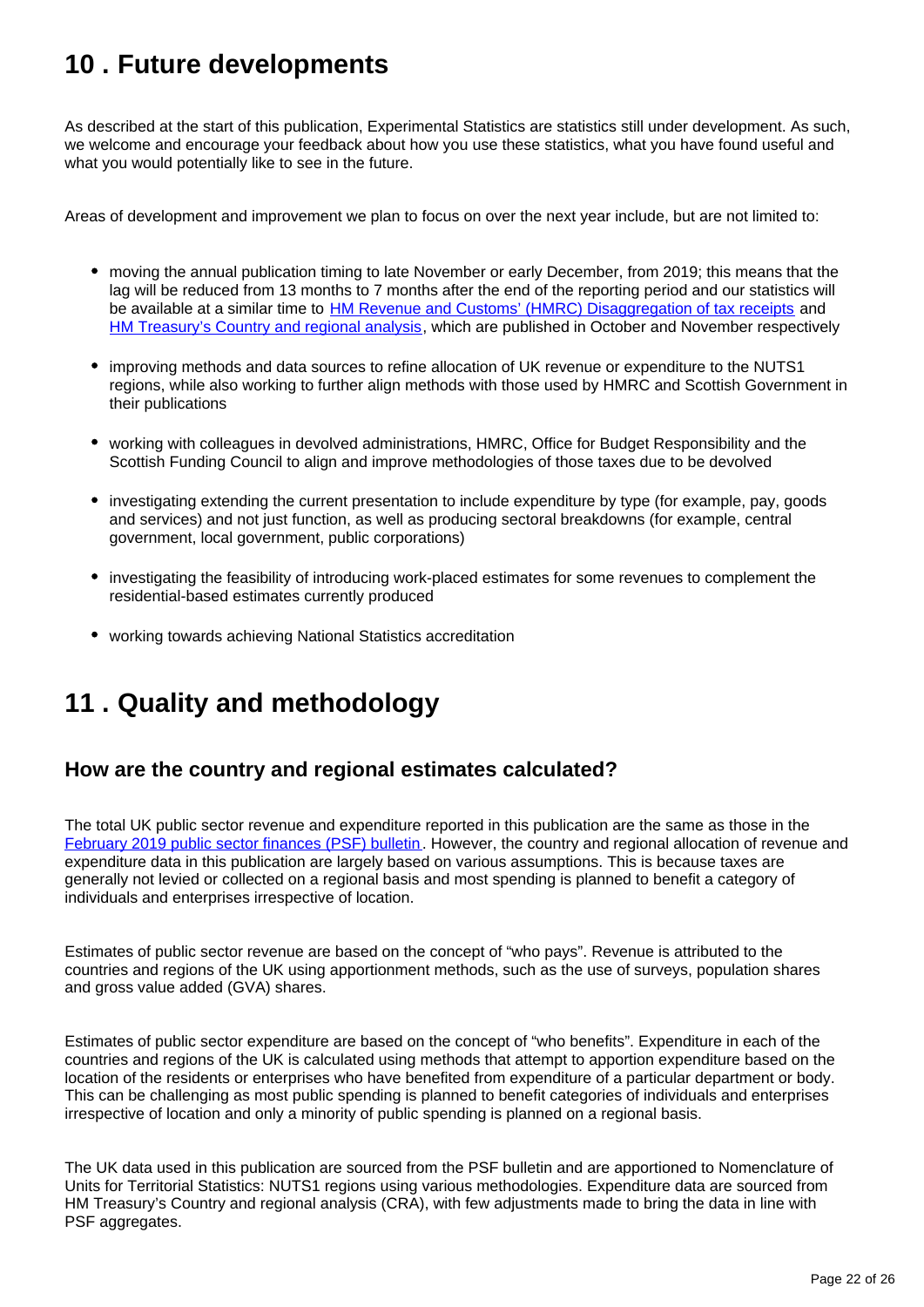The CRA data are based on HM Treasury's measure of "total expenditure on services" and accounting adjustments are used to move to "total managed expenditure", which is equivalent to that recorded in the UK PSF. As such, the expenditure statistics in this publication are presented on the functional classification used by HM Treasury in their expenditure publications.

For further information on the statistical methods used to allocate revenue and expenditure items, please refer to the [country and regional public sector finances methodology guide](https://www.ons.gov.uk/economy/governmentpublicsectorandtaxes/publicsectorfinance/methodologies/countryandregionalpublicsectorfinancesmethodologyguide). This guide describes the data and methods used to attribute revenue and expenditure to countries and regions. It also compares the method used with that followed in other publications (see Section 9,Links to related statistics) and highlights any potential weaknesses in the data and/or methodology.

## **What is the relationship between these statistics and those of the UK public sector finances?**

The [UK public sector finances](https://www.ons.gov.uk/economy/governmentpublicsectorandtaxes/publicsectorfinance/bulletins/publicsectorfinances/previousReleases) (PSF) bulletin is a monthly publication jointly produced by Office for National Statistics (ONS) and HM Treasury. By contrast this is an annual publication produced solely by ONS. However, the two publications are closely linked as the UK totals published in the monthly PSF bulletin form the UK expenditure and revenue totals that must be apportioned to the NUTS1 country and regions of the UK. The total UK expenditure and revenue in this publication match those in the February 2019 PSF bulletin.

At the UK level the equivalent of the net fiscal balance is termed public sector net borrowing excluding public sector banks (PSNB ex). A positive PSNB ex (and positive net fiscal balance) indicates a deficit, whereas negative values indicate a surplus. The net fiscal balance is not to be interpreted as the actual borrowing of a country or region; it is instead a statistical construct indicative of the difference between the revenue raised from residents and enterprises in a region and the public sector expenditure from which those residents and corporations benefit.

## **Are our figures adjusted for inflation?**

All monetary values in the PSF bulletin are expressed in "current prices, that is, they represent the price in the period to which the expenditure or revenue relates and are not adjusted for inflation.

To compare data over long time periods, commentators often discuss changes over time to fiscal aggregates in terms of gross domestic product (GDP) ratios. GDP represents the value of all the goods and services currently produced by an economy in a period of time.

## **Quality**

We have developed [Guidelines for measuring statistical quality;](https://www.ons.gov.uk/methodology/methodologytopicsandstatisticalconcepts/qualityinofficialstatistics/qualitydefined) these are based upon the five European Statistical System (ESS) quality dimensions, which are: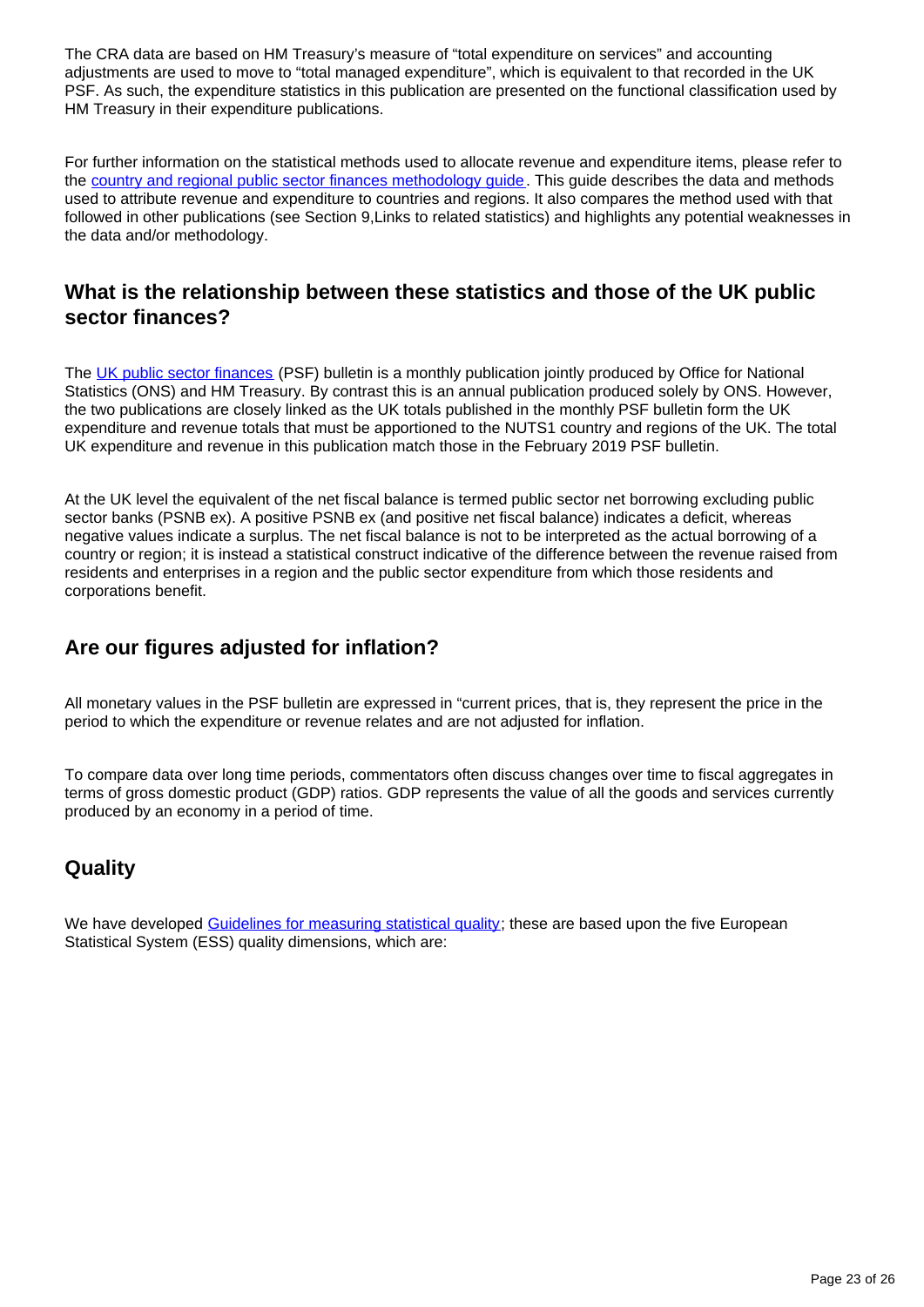- relevance the degree to which statistics meet current and potential needs of the users
- accuracy and reliability the closeness between an estimated result and the (unknown) true value
- timeliness and punctuality the lapse of time between the period to which the data refer and publication of the estimate; and the time lag between the actual and planned dates of publication
- accessibility and clarity the ease with which users can access the data, the format(s) in which the data are available, the availability of supporting information and the extent to which easily comprehensible metadata are available, where these metadata are necessary to give a full understanding of the statistical data
- coherence and comparability the degree to which the statistical processes, by which two or more outputs are generated, use the same concepts and harmonised methods; and the degree to which data can be compared over time, region or other domain

The quality of our statistics is partially dependent on the quality of our data sources. While these guidelines are concerned with the quality of those data sources to the extent that it impacts the quality of our statistics, comprehensive information on a particular data source should be obtained through the links provided throughout the methodology guide.

### **Relevance**

The aim of these statistics is to provide users with information on what public sector expenditure has occurred, for the benefit of residents or enterprises, in each country or region of the UK and what public sector revenues have been raised in each country or region. This is with the aim of supporting the devolution debate. The statistics refer to financial years running from April to March and are based on NUTS1 boundaries, which separate Wales, Scotland, Northern Ireland and nine English regions.

Consultations have been held in 2016 and 2017 to gather information about the requirements of users and feedback on the 2017 publication. Consultation responses and actions that have been taken as a result appear throughout the bulletin and methodology guide. There is wide support for the completeness, consistency and comparability between countries and regions that the publication provides.

Where it has not been possible to take a consistent approach to all countries and regions, this is stated in the methodology guide. This has been kept to a minimum and is most notable in the case of Corporation Tax (offshore) and Petroleum Revenue Tax. Apportionment methods are described in detail in the methodology guide, which also lists data sources.

## **Accuracy and reliability**

Accuracy depends upon the absence of errors. Statistics that rely upon a broad range of data sources are inevitably affected by various types of error. The main sources of error are described and assessed in this section.

## **Sampling error**

Sampling errors occur when statistics are based upon random samples from the population of interest. For example, the Living Costs and Food Survey, data from which is used to apportion tobacco duties (and, indirectly, alcohol duties), uses expenditure data from a random sample of individuals to estimate the average expenditure of the UK population. While certain statistical controls will increase the likelihood that the sample is representative of the population, the estimates are unlikely to be the same as the population averages. Moreover, different samples will produce different estimates. The variability amongst the individuals in the sample can be used to estimate the variability between all the samples that might have been taken and therefore the accuracy of the estimate.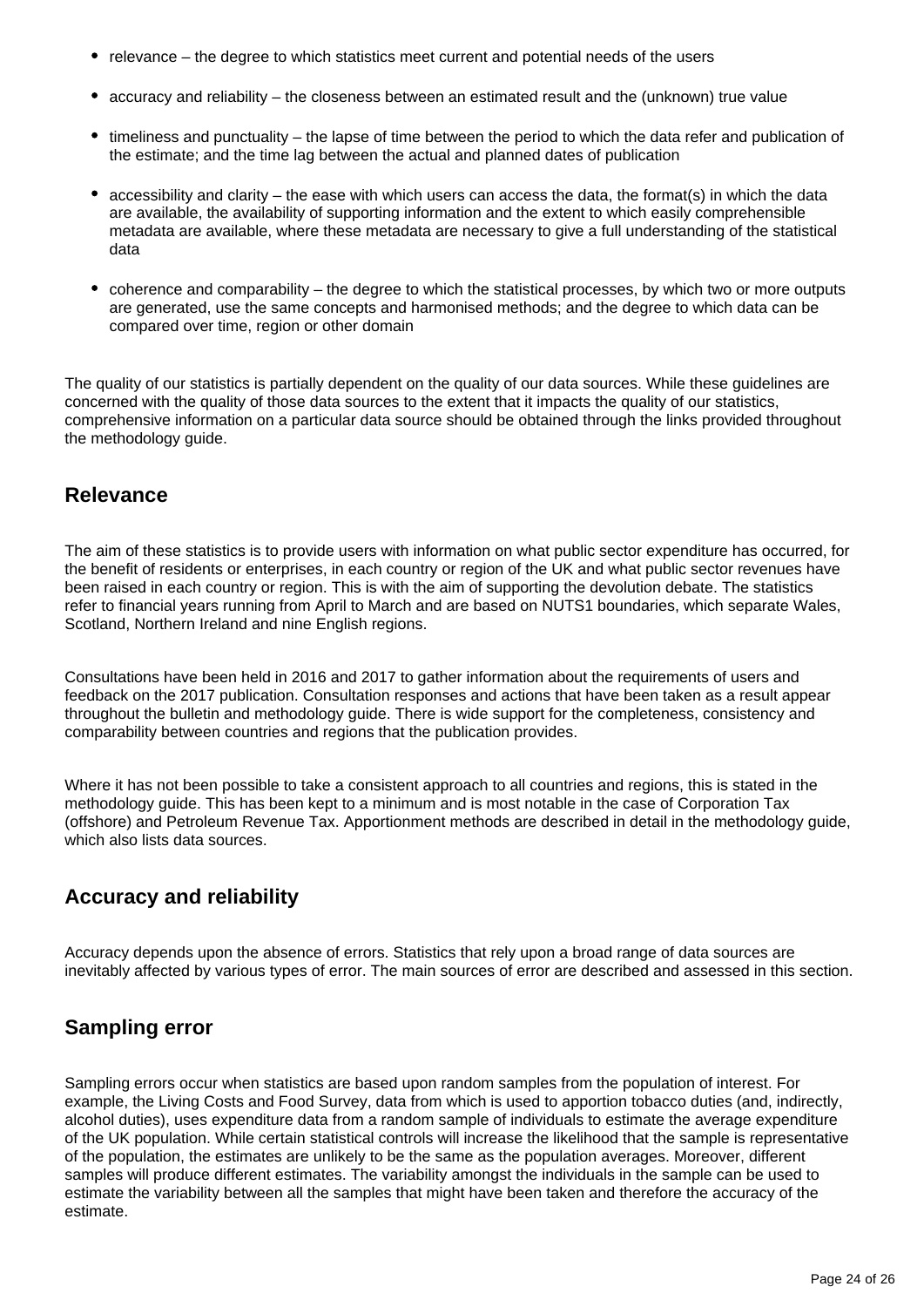Much of the data used come from administrative sources and are therefore not subject to sampling error. However, a non-trivial amount of apportionment data are from sample surveys. Measures of the sampling error present in these surveys can be used to construct estimates of the resulting sampling error in our statistics. Unfortunately, these measures are not always produced and when they are produced it is not always at a granularity that suits our purposes.

Due to the range of data sources involved and the work needed to gather the necessary information, it has not been possible to include measures of sampling error in this year's publication. These measures are currently being developed and we expect to publish them in the next release.

### **Imputation**

In statistics, imputation is the substitution of missing values with estimated quantities. Imputation is performed in the production of some of our source data and in the processing of certain parts of that data.

In some cases, apportionment data for the most recent year are not available at the time of publication. In these cases, the previous year's apportionment is usually used. There are also circumstances where data on a calendar-year basis must be converted to a financial-year basis. Occasionally, other imputations are required, most notably for Air Passenger Duty, where the passenger numbers for some categories in select periods are unavailable. Measures of the robustness and likely impact of these approximations are also being developed.

### **Coverage error, measurement bias and processing error**

Coverage error occurs when the population being measured does not precisely align to the population of interest. Known sources of coverage error are described throughout the methodology guide.

Measurement bias refers to consistent differences between a measured quantity and the quantity of interest. This may be attributable to imperfect methods of observation or indirect measurement. One example is self-reported alcohol consumption, which is used to apportion alcohol duties. This is known to be lower than actual consumption. Assuming that under-reporting is consistent across regions, this should not affect apportionment.

Processing errors include incorrect data entry and categorisation. These errors are minimised by quality assurance procedures.

Other sources of error include the use of tax receipts data as a proxy for accrued tax and apportionment by population or GVA where no preferable regional data are available.

## **Timeliness and punctuality**

The Country and regional public sector finances publication is published on an annual basis. It was initially expected that the statistics would be published in May each year, 13 months after the end of the reporting period, but this was delayed to August 2018. We intend to publish country and regional PSF twice in 2019; in May and again in November or December, shortly after the publication of HM Treasury's Country and regional analysis. Thereafter, publication will occur in November each year, seven months after the end of the reporting period, to improve timeliness and coincide with HM Treasury's publication.